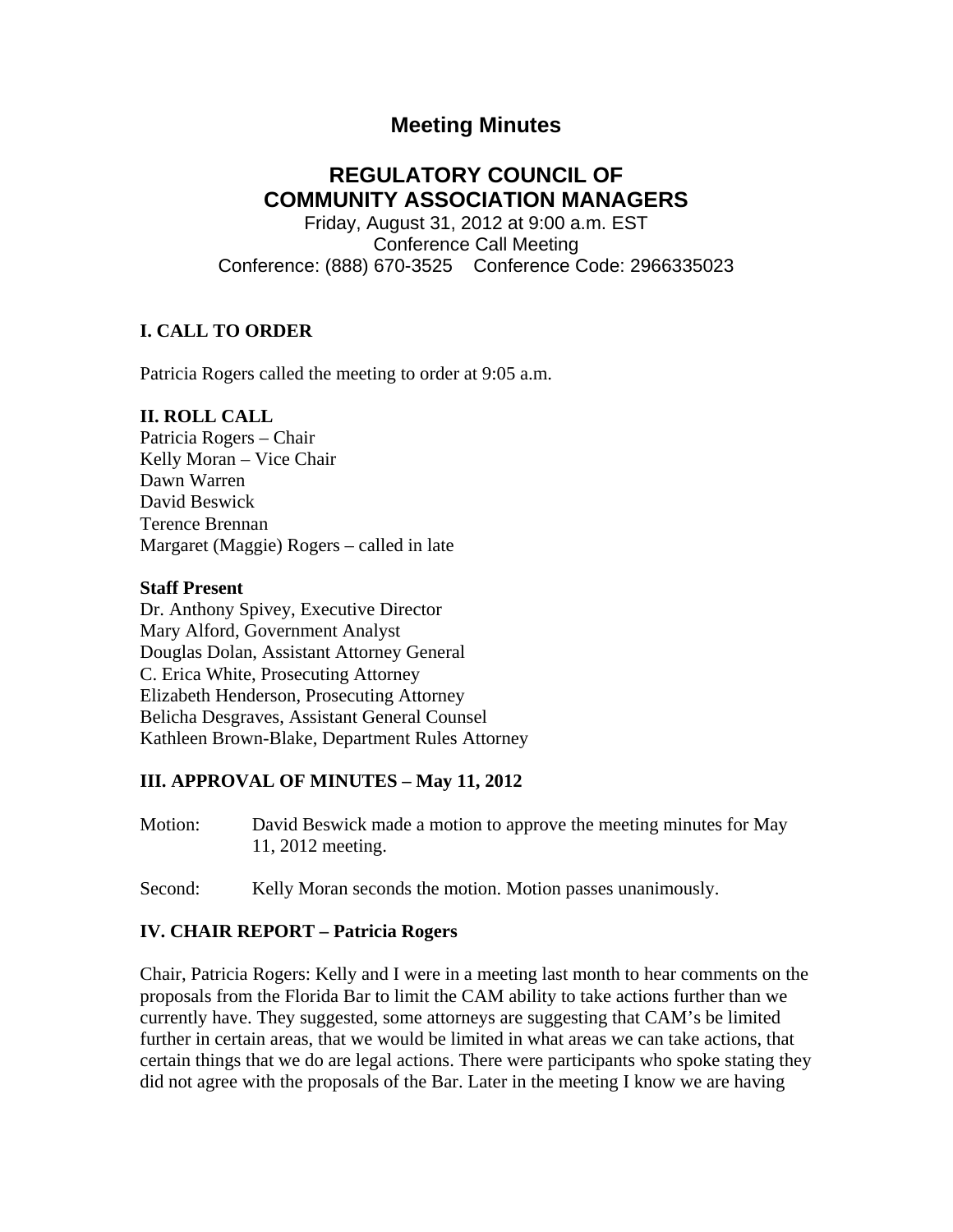the presentation of the letter. It is important that you read that and attend that meeting. I don't believe it has been held, I believe it is in September. Am I correct, Mr. Spivey?

C. Erica White: There will be a meeting of the Unlicensed Practice of Law Committee, but I don't know if they will be taking public comments. So I don't know if you need to be present at the meeting.

Patricia Rogers, Chair: We did send our letter, correct?

C. Erica White: That is correct.

Patricia Rogers, Chair: And you are going to discuss it briefly?

C. Erica White: That is correct.

Patricia Rogers, Chair: I know the letter was a very good letter; it summarized our position very well. I thank Kelly for coming. I hope we will have more participation in the future. I know the Department has been very good making sure we can participate by phone if not in person. I hope in the future you will all be able to take a few hours of your schedule to participate. Especially if we are going to convince the legislature in the future of the importance of our being a Board. I think it is important that we show how important it is by participating in our meetings. I would encourage you to take that hour or so from your schedule. If you can't travel to the meeting at least participate by phone.

Terence Brennan: I have a question about the meeting. Exactly who is holding the meeting and where is it physically?

Patricia Rogers, Chair: The Committee of the Bar is holding it. I don't know where it is being held, in Tallahassee I would think.

C. Erica White: It is being handled by the Good Year Meeting of the Florida Bar which I do not believe is in Tallahassee. I am not sure of the actual location of the meeting.

Kelly Moran: Florida Bar Committee hearing on unlicensed practice of law is not open to the public. It is a closed committee meeting.

Patricia Rogers, Chair: I think our letter was very well prepared. Now we will just see what they do with it.

### **V. COUNSEL REPORT – Doug Dolan**

Doug Dolan: I am going to defer to Ms. Brown-Blake on the report for these rules. She has had them in process and handling with putting them through.

Kathleen Brown-Blake: I am the rules attorney for the Department. It was asked of me to take a look at the Council's and the Department's rules with regards to discipline with the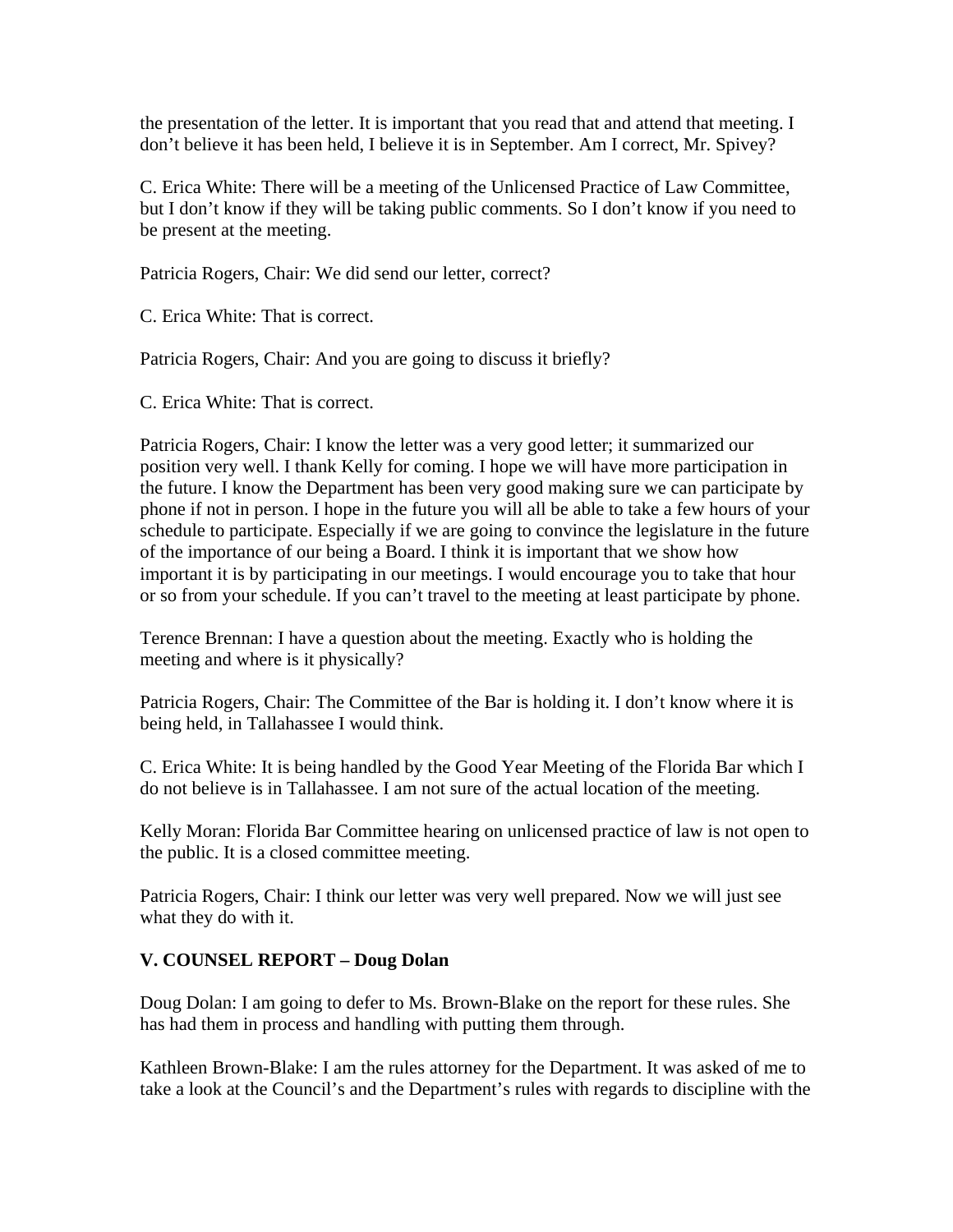CAM's. I was able to determine that you guys do not have a citation, mediation or notice of non-compliance rule. You are mandated through statute to have one for each. With the help of Ms. White and Ms. Henderson I was able to come up with the language that was submitted to you all in your agenda. That language is draft language. I was hoping that you have reviewed it and whether or not you approve it. If you have any questions with the language we can discuss it and address it as well. We do need to have these three rules, they are mandated by 455. The citation rule is mandated by 455.224, the mediation rule is mandated by 455.2235, and the notice of non-compliance rule is mandated by 120.695 and 455.225(3).

At this point we are just in the draft language level of the rule making process. Once you vote on language that you approve and vote to proceed in the rule making process. I can open the rule for development and proceed to proposed rule making after we receive any comments from the public. I am going to open the floor to the Council members for comments or questions.

Patricia Rogers, Chair: Let's start with the citations. Is there any comment on the citations?

Terence Brennan: We are being asked to comment on the general layout of the language or.

Patricia Rogers, Chair: No, I would ask that you comment on the citation themselves. I would ask that you comment on if you agree or disagree on each of the citations, the violation itself and citation amount.

Terence Brennan: I have a comment on one of the citation amounts. That would be failing to provide access to association records. It was the only one that stood out to me as being an egregious thing. In fact I have had experience of that myself of where records were refused. It can be a very trying experience. I think that the amounts of fines should be considerably higher for that one. I don't know if I should suggest an amount, I would actually make it higher than any of the others. The refusal to provide records can be very disruptive to someone that is trying to look into possible wrong doing. Actually, to have a citation even for a second offense, I suppose that is a reasonable thing to do. My point is that it is a potentially egregious thing to do to refuse to provide access to records. If you have no access to records you don't have a way finding out what is going on.

Kathleen Brown-Blake: According to 455.224, I believe, citations are only issued for very minor violations. The reason that statute was put in a citation rule is because we do have some cases that they are not intentionally failing to provide records. It is that the two people, the people that have the records and the people want access to records can't really come to an agreement on when they are available to provide the records. It could be some minor thing. Citations are only given out for very minor violations. If it was an egregious act it would not go to citations it would be kicked over to OGC for review.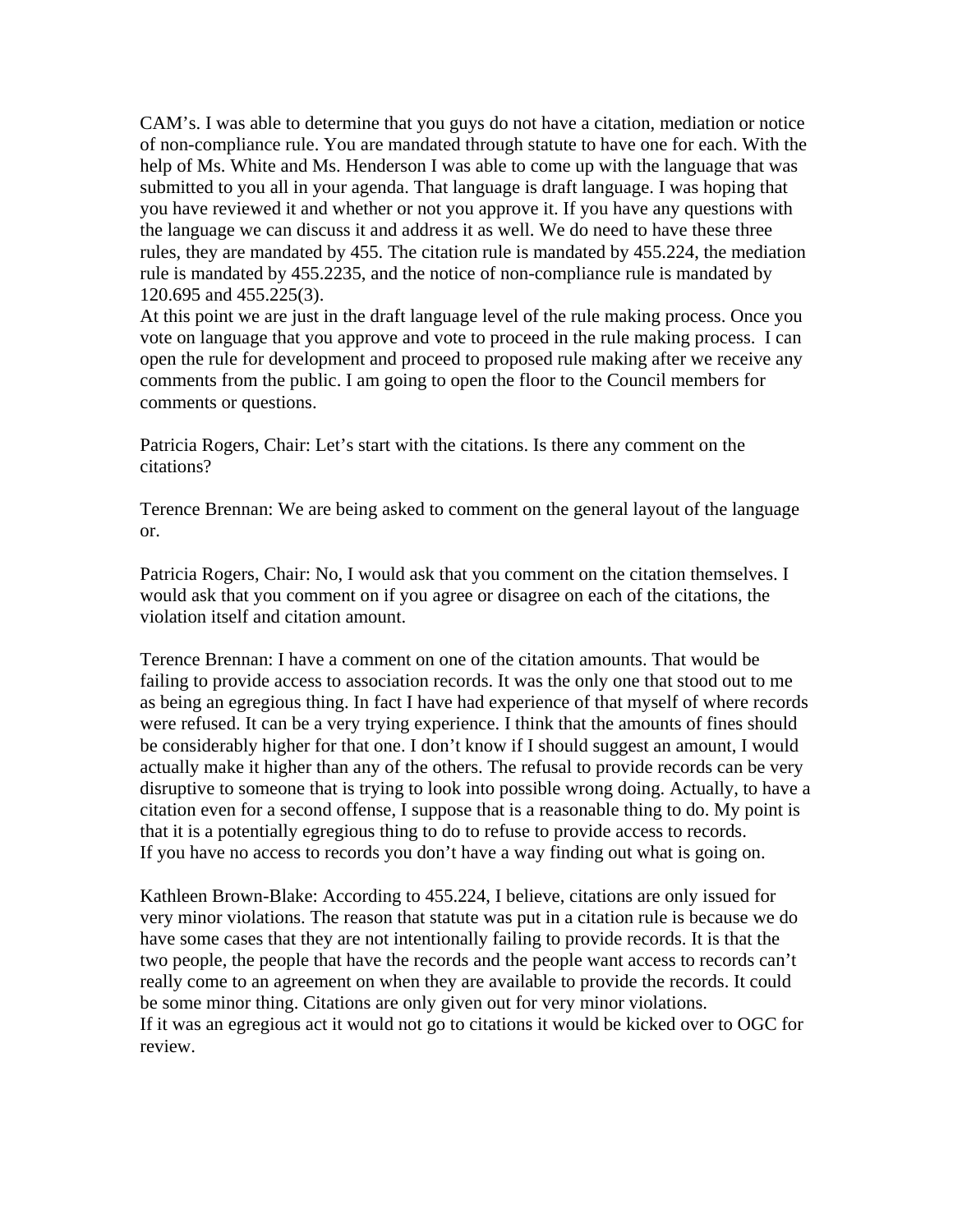Patricia Rogers, Chair: How do you determine when it is a minor violation and when it goes to legal?

Kathleen Brown-Blake: That is actually done by investigators in Regulation. They are good at this. They give out citations for every other profession in this Department. They are very good at being able to determine if the act was intentional, is it going to cause harm to the complainant, or whether it was an accidental mishap that shouldn't have happened, but did. It is discretionary call on the part of our investigators. And, citations are discipline. So when they are issued a citation and they pay it or it is not disputed it is carrying the same weight as a full administrative complaint that goes to the entire process, on their record it is discipline.

Patricia Rogers, Chair: Where does it say it was an accidental mishap?

C. Erica White: What we are seeing is someone didn't provide access to records in 20 days, they provided it in 25 days. And someone is sending in a complaint and we don't have a mechanism to deal with that. So, we are getting a complaint that is within a 5 day window and by the time we get it, it is resolved. It is for those very minor violations, it would be handled in the field by the investigator before it even got to us. Basically what we are doing is closing those cases anyway, but they remained opened for a year while they go through our process. What we are trying to do is address these issues with out all the down time we are seeing in these cases that are not major violations.

Patricia Rogers, Chair: I think the problem is that it needs to be spelled out better here. This sounds like it could be applied to someone that withheld records purposely and maliciously. That I would have a problem with. I have a problem in general with some of these because they sound open ended. It doesn't say that this is like an accidental or non intentional.

C. Erica White: The language in the rule comes from the statute, we are just citing to the statute. This is what the language is that is currently there. Again, a citation, as attorney Brown-Blake stated, is for a minor violation. Since every other profession normally uses citations, we haven't so automatically it comes to us. If I receive a case that says there is a 5 day difference in providing records, I am going to close it. What happens is that the CAM licensee has a case opened for a year when it could have been addressed in the field before it even got to me. So, ultimately, we are not suggesting that we are not going to discipline these individuals. We're saying, I am getting cases were I am seeing situations that need to have discipline, they just doesn't need to wait until it gets to the General Counsel's Office.

Elizabeth Henderson: The other thing to keep in mind, we will close these cases when they come to us. If a citation is issued they are charged a fine and actually get some discipline. Whereas, if it comes all the way to legal we look at it, see there was just a 5 day delay and close it because the situations has been rectified. They get no fine, no discipline what so ever. If you go with the citation rule they will be fined some amount and will suffer some for those actions in that delay. Where as if it hangs out until we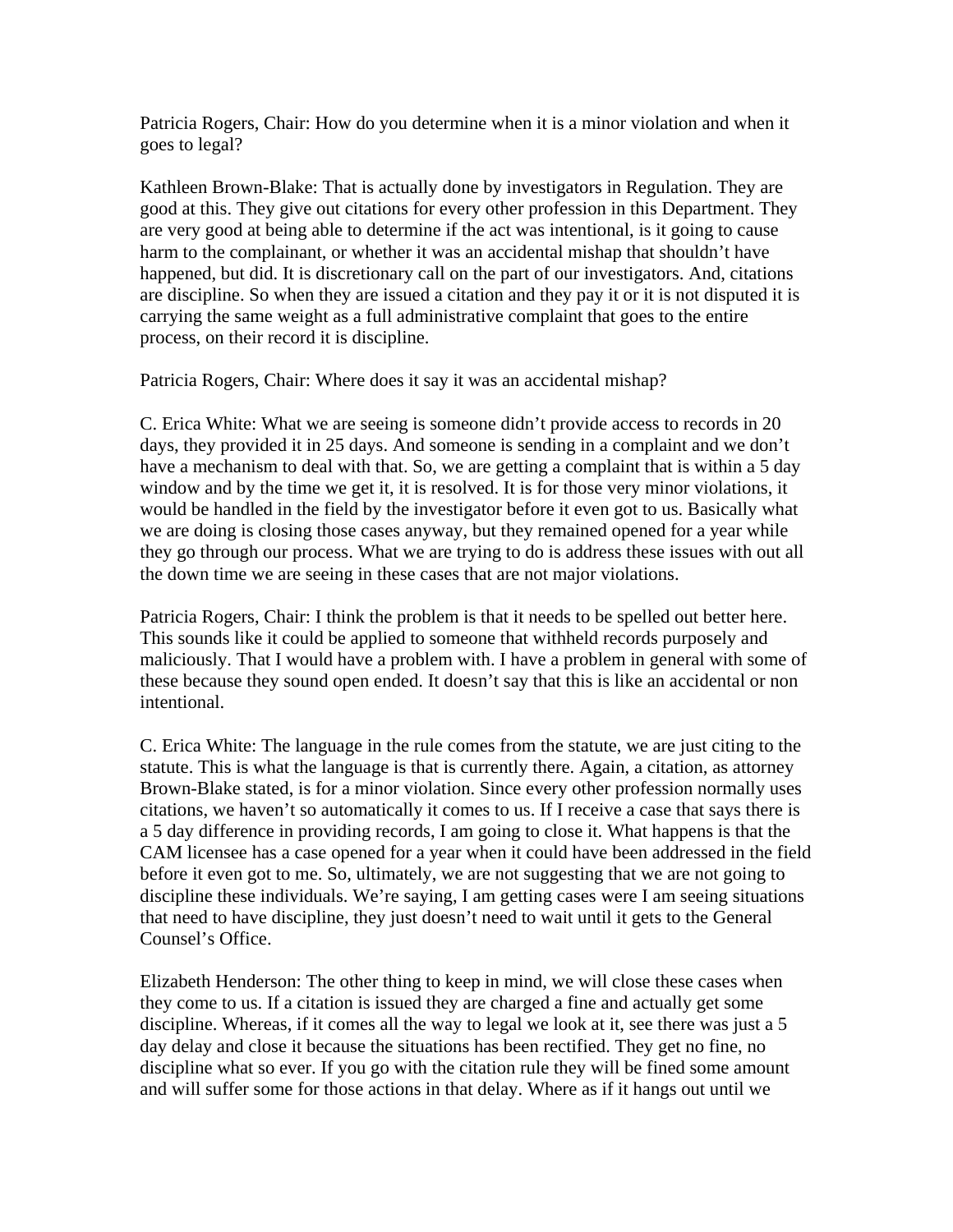close it, it might be uncomfortable to have a case hanging out there, but they end up with no penalty. The citation rule will allow there to be a penalty for those smaller, minor violations. It is still a violation, it is more of a minor violation. It actually gives more discipline power than less.

Terence Brennan: I still am concerned with this particular item. Refusal to provide access to records can be done deceptively. It may appear to be minor and the CAM may make a good argument that it was minor. If it was intentional it can be very difficult. What I would suggest, I would like in both cases to see the amounts of the fines increase. I think that will help get the attention of the parties responsible for producing the records. Second, I would suggest the second fine be scaled up considerable. So that the ratio between the two increases faster than for the others. Is the second citation a citation for the same kind of violation or a repeat of the original violation where they have not complied with the production of records that has already been improper?

C. Erica White: I would state that the reason for the second citation would be a repeat of the same type of thing. A lot of our licensees manage more than one association. You could have where they didn't provide it for one association and then got a complaint from another association. Then after that if we are still getting complaints then it would be forward to our office. The fact they have previous citations they don't go away. Then we can charge them with an Administrative Complaint we can utilize the fact that there have been previous citations when we file our complaint and ask for fines. It is really cumulative. It doesn't go away. It allows for these kinds of minor cases to be address quickly. As Attorney Henderson pointed out, if we don't do a citation and close it, there is no discipline there is nothing. At least this way we can address it quicker in the process.

Kathleen Brown-Blake: Additionally, the language in the rule you were provided does not include 61E-14-2.001(6)(a) which is more egregious of withholding records. That was initially left out of the rule because it is a more egregious act. At least I believe it is. It is being addressed. The review of the rule language was created in order to make sure only minor violations were listed.

David Beswick: Truthfully, I am looking at this citation the way a police officer would, because that is what I am. Failing to provide access I can understand easily how in a management company, especially a big one a clerk can make a mistake and not get papers available on time. Does it deserve a citation, yeah. Does it deserve a fine, yeah. I think it comes to a point where we give our regulatory people the ability to operate as they see fit. If they can see and recognize that something is a really minor violation and write a citation the thing is done. If it is something more egregious then there are probably more charges that can be brought, maybe even criminal. I don't have a problem with the statute the way it is written.

Kelly Moran: I agree with David. I am fine with the citations language. On page 2, the language that is in the citation rule properly gives the Department the right to qualify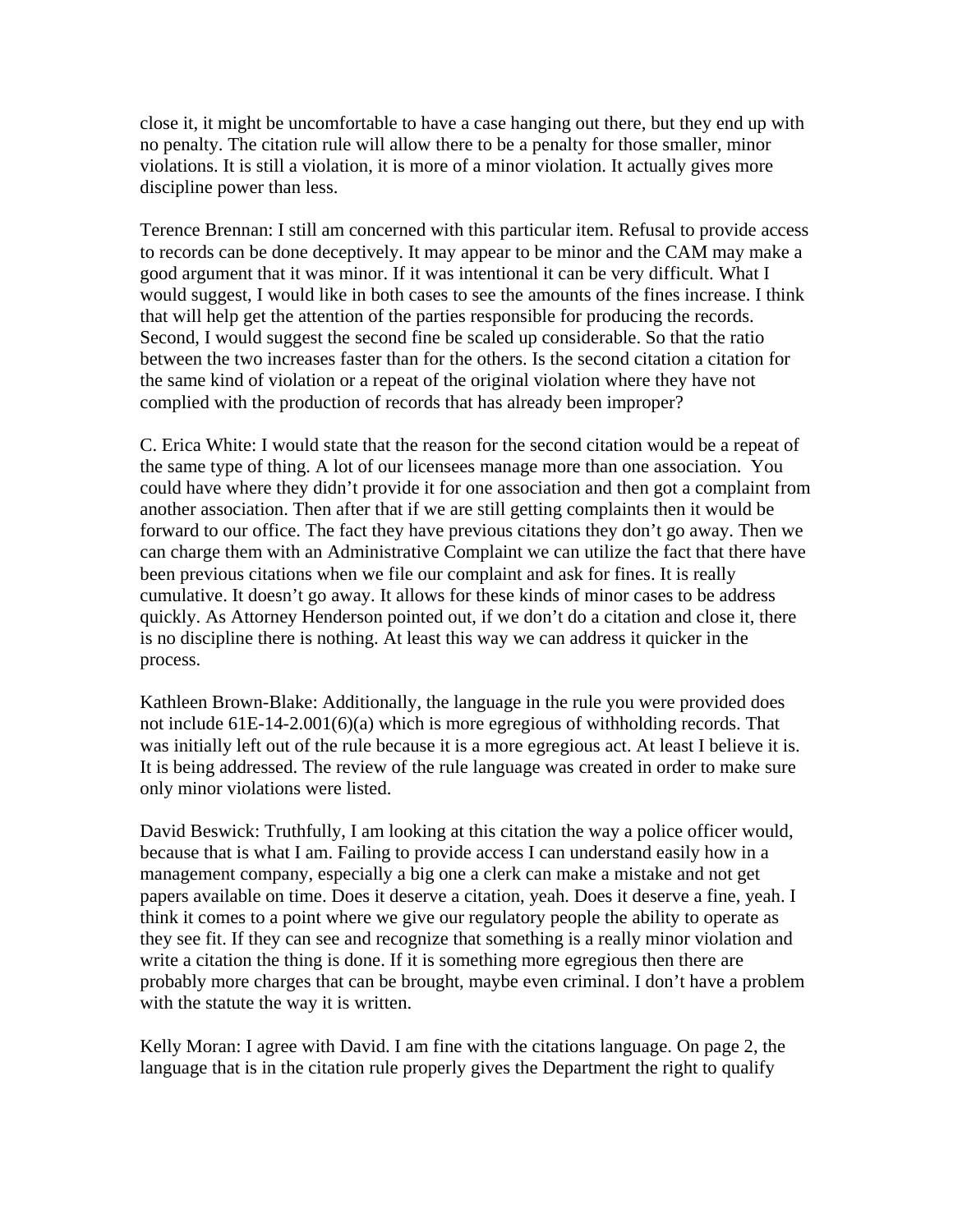minor violations or first offenses. However, with that being said, I would like to see the fine amounts increase by 50 % for first violation and second violation.

Terence Brennan: Are you speaking to that particular item or to everything?

Kelly Moran: I am speaking to all of the penalties. All of the penalties amount on both pages.

C. Erica White: When I normally charge an administrative complaint I am going to charge a \$250 fine for a first violation. This is the reason why on a lot of these you will see \$250. That is typically what I have done on our rules. It provides for a graduate fee scale and a lot of our licensees are limited financially. Even if we were to double the citations they would go to collections because they are not paid.

Kathleen Brown-Blake: Additionally, when we move forward in the rule making process, we are going to have to fill out a SERC (Statement of Estimated Regulatory Cost). And fines associated with a citation will be a cost to the licensee. So, when we move forward we may have to explain to OFARR (Office of Fiscal Accountability and Regulatory Reform), to the Ombudsman and possibly depending on how high these things go, to the legislature, why we are charging so much. Whenever we choose the fines we based them off what is currently being charged for administrative complaints that go all the way forward. We think we can get this passed without legislative ratification. I do not believe JAPC (Joint Administrative Procedures Committee) will have a problem with these cost as they sit right now. If we go up much higher we will have to explain why we are coming down so hard on people during this economy.

C. Erica White: Keep in mind these are just violations, the most common ones that I see. Most of the complaints are minor. This is not your financial embezzlement or those types of things. These are minor situations in referring to not providing records, we're talking about 5 – 10 days where records were not provided due to miscommunication. By the time we get the complaint it is resolved. We just want to address the situation. They are very minor violations. I agree with Kathleen. Most times even on \$250 - \$500 the licensees are telling me that cannot pay that and they are asking for a payment plan. I put that out there for your consideration.

Terence Brennan: Is it possible to incorporate in the language for that particular rule that in someway indicate what being a minor violation is. Or is that totally discretionary matter that will always be decided out in the field.

C. Erica White: That is discretionary because it will be based on the facts as they are presented. In some instances 5 days would be egregious depending on what led up to the situation, I am just using that as an example. Our investigators are very experienced in this area and actually this came from them, because they are trying to find a way to address some of these minor violations out in the field. We have gotten a lot of complaints from the licensees asking why this is taking so long for this complaint which has already been resolved to be closed. This will allow us to do that.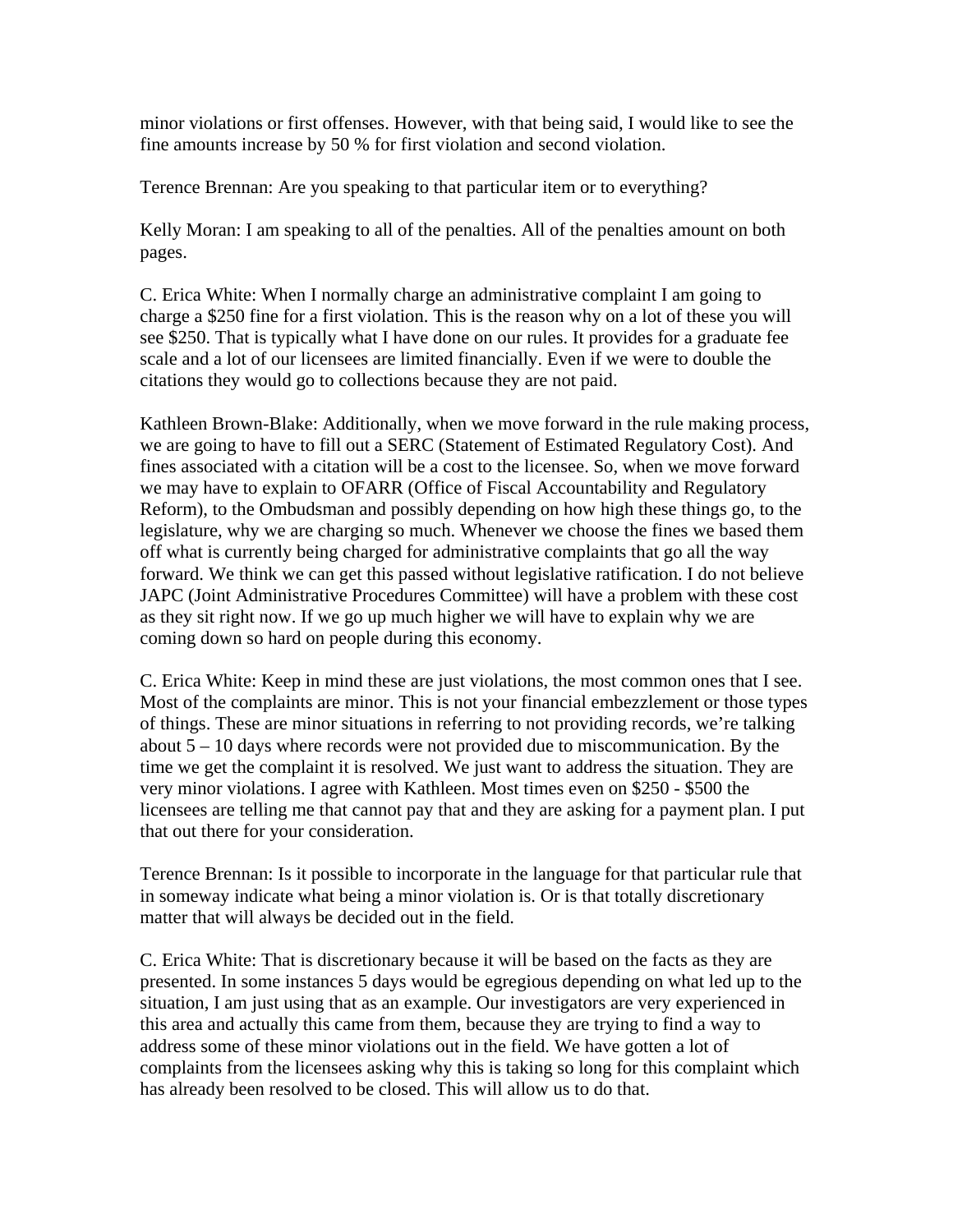Anthony Spivey: The Department does periodic investigator training for these individuals writing citations, so they are very experienced in what they are doing. I would defer to the comments Erica and Kathleen have made and recommend you go with them.

Dawn Warren: I heard you say that sometimes they can't pay and it goes to collections. What happens if they don't pay?

C. Erica White: Typically if there is an outstanding fine that is not paid when it comes time for that CAM to renew that license there will be a hold and they will not be able to renew. Until they pay that fine there is a hold. That is basically what happens.

Terence Brennan: I continue to feel that the fines should be higher for this particular item. It is really the lowest fine practically in the list. And, I think it is a very important item. I realize some of the earlier comments that possibly there may be an association that inadvertently does this. I would suppose in a really borderline case like that the field investigator may choose not to even issue a citation. Do they have that option? I also think that before someone files a complaint, a resident files a complaint, there has to be a problem that really has gotten to them. It is not just a matter of missing by a few days and they are just trying to catch a technicality. It is a difficult thing to file, not that difficult, it is an inconvenience to file a complaint. I would expect most people would not do that unless they felt somehow they were being run over. My comment is that I would like to see those particular items increased. I would suggest increasing those 50% – 100% so the first one is \$200. I would say a \$100 fine, yes that is a lot of money in some ways, but I would think anybody working as a CAM could handle that. Many traffic tickets are more than that.

David Beswick: The problem I have with increasing the fines, other than my end of the state, a lot of the management is done by management companies. I think we know that if a clerk in a management company makes a mistake that results in a fine, the clerk is the one who ends up paying the fine. I have a problem with increasing the fines on them.

Patricia Rogers, Chair: These fines are against CAM's.

David Beswick: I know they are against CAM's, I know CAM's that run management companies, I know the fines will be passed along.

Patricia Rogers, Chair: My problem with it is, while I agree with what staff is saying about the economy right now. I know a lot of CAM's that may have been getting salaries of \$50 or \$60 thousand, who are now making \$30 and \$40 thousand. The economy is very bad, while I agree on one hand the fines are too low, I understand the principle of the economy on the other hand. We do have the advantage of being able to revisit if and when the economy improves. I would note that. I would like to see higher fines.

Dawn Warren: Tony, did you get my email about the violations.

Anthony Spivey: Which one are you referring to?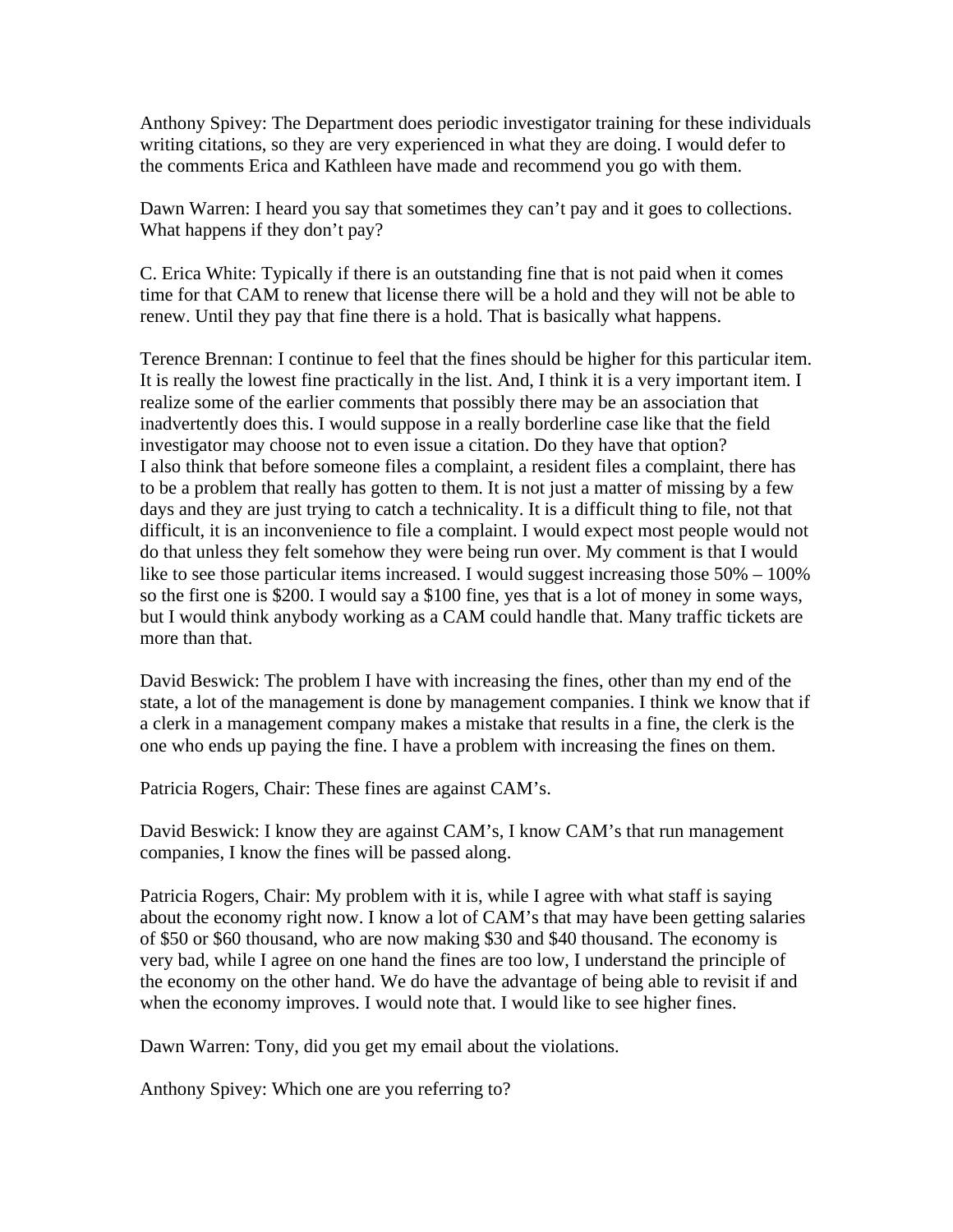Dawn Warren: This is something that I think should be brought up on this. We don't understand this. My husband put in a complaint against a CAM about election issues. We received an email back that even though it is a violation of 718 that the Department does not enforce violations of those statutes against licensed CAM's unless they are also in violation of 468, 61-20 or 61E-14. My question to the attorney sitting there: When a licensed CAM violates the statute in 718, an election issue, it doesn't fall under 468 and 61-20?

C. Erica White: If a CAM violates Chapter 718 that is handled by the Division of Condominiums, Timeshares and Mobile Homes. For example, you mentioned elections. That would not be something that I as the prosecuting attorney would handle. In those types of cases it would be referred to that division.

Dawn Warren: So when you have a complaint on a CAM for an election issue. I don't think everyone understands this. You go to which division to make the compliant that they violated 718 with election issues; say let people vote when they are not suppose to, stuffing ballots, pretty major things.

C. Erica White: There are two responses to your questions. First, if there is a CAM who is engaging in unprofessional conduct, some kind of way violated a version of 468, we would evaluate that. Now, whether or not the election was conducted properly or people not being allowed to vote that is not under our purview, which would be under Division of Condominiums, Timeshares and Mobile Homes and that issue would be addressed under that Division.

Dawn Warren: I am really confused, I don't know if you saw the complaint that was put in about the election issues. We are told it is not under 718 and then they didn't enforce other statutes. Basically the CAM got away with it.

Patricia Rogers: If I may interject. This does seem to be an area of slippage where CAM's are getting away with things. I have run into the same thing. I have been told by staff in DBPR on the condo side they can't cover it because the CAM does not fall under their purview. I have been told by the Division of Professions it is a condo issue and condos needs to cover it. They are getting away with it. That may be an issue where that needs to be looked at. It is a problem.

C. Erica White: As a prosecuting attorney I am looking at legal sufficiency and whether or not I can win the case in the Division of Administrative Hearings. If I don't have enough evidence to prove in court, that the allegations in the case are true, that case will be closed. Obviously, I understand I am not in the middle of the situation, but I evaluate a lot of complaints. From a legal perspective proving the complaint in court is what I am looking at. If we can not do that we will not file an administrative complaint in the case.

Anthony Spivey: I did meet with Accounting with the financial statements. The process the attorneys are putting in place right now, it does actually take a lot of the cases away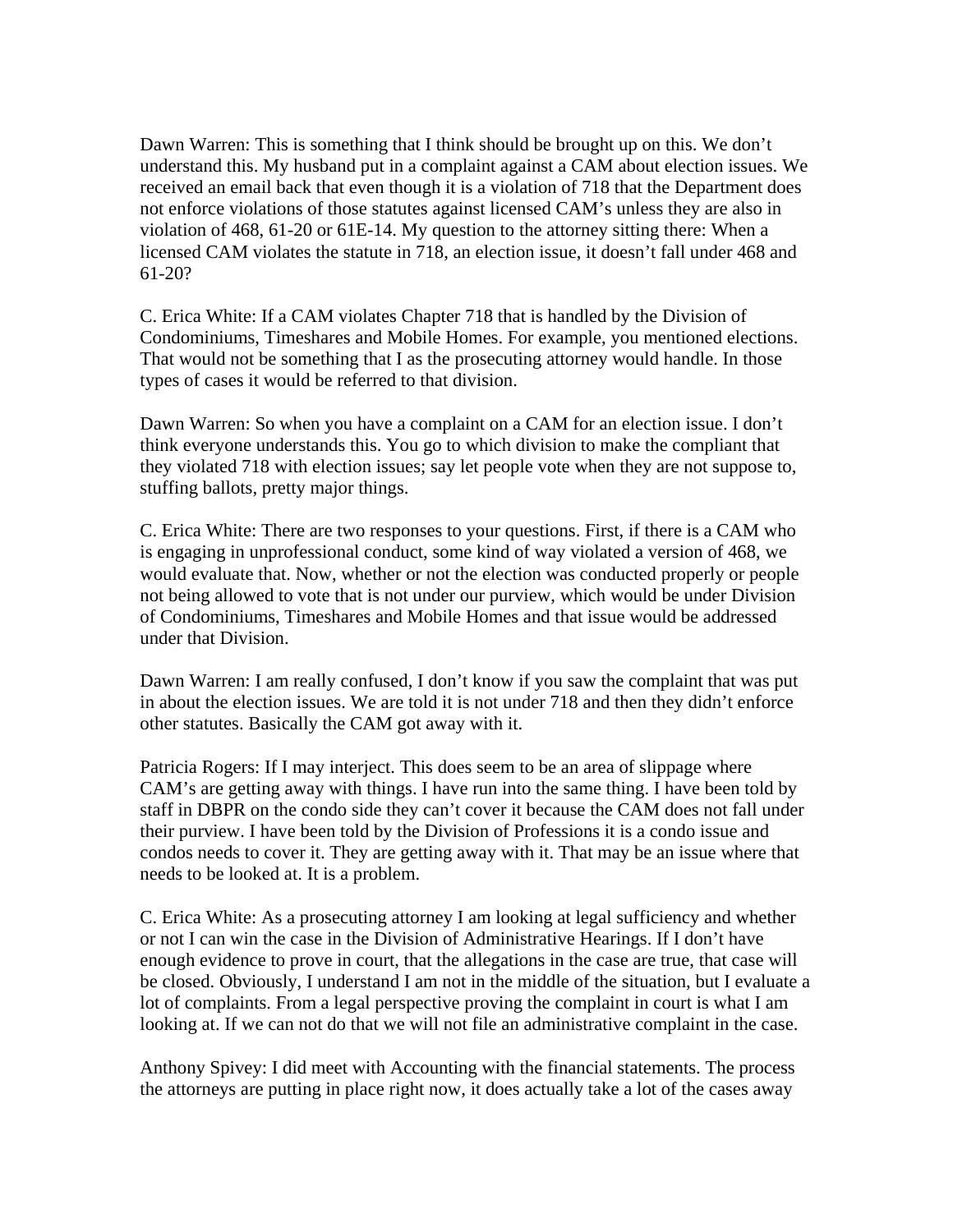from legal were they don't have to spend time dealing with some of the minor issues. What has occurred is your accounting statements are in a deficit mainly because of legal time that has been provided. Removing a lot of these cases from the legal realm and letting them be handled by the citation route will actually reduce some of the deficit in your account.

Patricia Rogers, Chair: Dawn, I think we need to bring up your issue at a future meeting because I do think there are some areas. I do understand Erica the problem that you can't cover for legal sufficiency. That it is not a legally sufficient issue, but it's kind of a no man's land of problems. It may be something that can't be addressed, where managers aren't liable for these kinds of violations. Perhaps there are some things we can do. Dawn, maybe this is something we need to address at a future meeting.

Dawn Warren: Absolutely, I think its very important.

(Maggie Rogers connected to the meeting)

Maggie Rogers: I had a lot of trouble getting onto the call.

Terence Brennan: I have a question and also a comment on a different part of this.

(Update provided to Maggie to catch her up on the agenda topics)

Maggie Rogers: What I hear you saying is because we are in a bad economy we are going to let it slide that people are doing things wrong.

Patricia Rogers, Chair: No, No, they suggest not increasing the fines. People can't pay fines as it is.

Maggie Rogers: Maybe that will keep people from doing what is wrong.

C. Erica White: A lot of times, there is some lack of understanding with providing records. Do they have to provide the records in a certain time frame? They may not know, I keep saying  $20 - 25$  days and I do see a lot of complaints for something minor. This issue is resolved, but the complaint is still open in the Department. I am suggesting for minor violations it would be \$100 first time or \$250 the second time. If this person continues to do that and it gets to our office we will take that into consideration and the fine will be even higher if we have to continue to prosecute. This is not saying they are not going to pay a fine, we are just starting the fines lower. If they continue to violate it will escalate.

Terence Brennan: Are we setting the fines in spelling today if we take a vote on this. Or are we just approving and this will come back to us later?

Patricia Rogers, Chair: Don't we have to have a public hearing on this?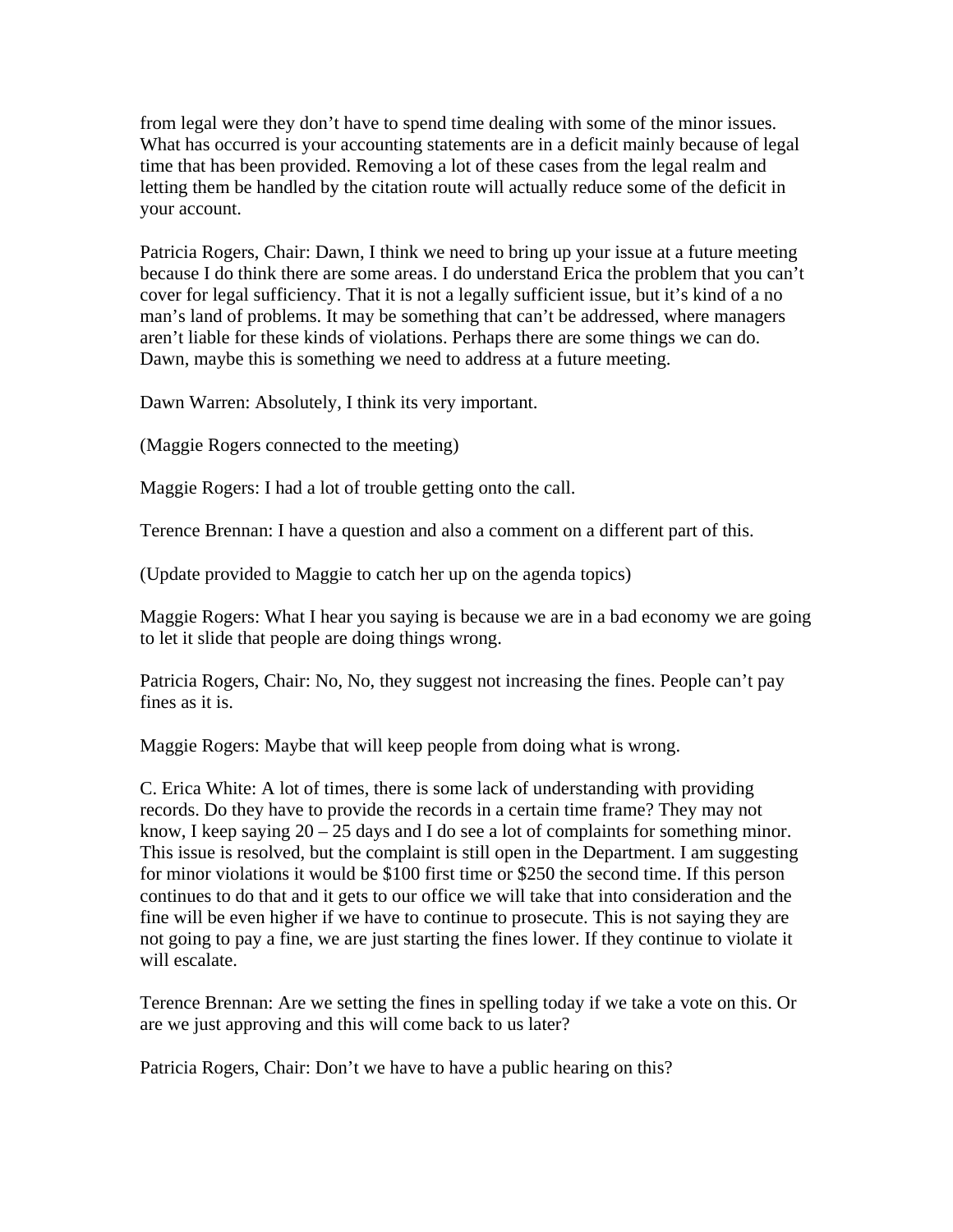Kathleen Brown-Blake: We do not have to. I was going to publish for rule development with the opportunity with someone to request a workshop. Additionally when you go to proposed rule making someone can request a hearing. Typically I don't hold hearings unless it is requested because they are costly. We do receive open comment on the rule language once it is published as well. I do not know if the licensees will request a hearing, it is always a possibility. The Statement of Estimated Regulatory Cost will come up on your next agenda so you will be able to review what is estimated for the regulatory cost. This language, if you approve it today, will be what I will push forward unless there is comment from the public requesting a workshop.

Patricia Rogers, Chair: I do think that one of the most egregious issues is holding oneself out to be a manager or management company. I do think that fine is too low. I do understand there are times when one might not understand that one should be licensed. I think that is extraordinarily rare. That is the only one of these where I would say, that I have an exception with even having it on there as a citation.

C. Erica White: I typically process complaints on that and if I file an Administrative Complaint the first violation is \$250. That would go against either the management company or licensed CAM. That is what I do right now. What we are doing is moving this to the citation level so they can go ahead and get that in the field.

Patricia Rogers, Chair: That is not what we have, we have holding oneself out to be a manager is \$125.

C. Erica White: That is with an inactive or delinquent license for a person who failed to renew at the correct time. It is not that they are not licensed, it is that their license is not active.

Patricia Rogers, Chair: Okay, still it's low. I am not happy about it, but I will defer.

Terence Brennan: On parentheses 6, it reads once the citation becomes a final order the citation and complaint will become a public record. That may apply to the citation, but the complaint is public record from the moment it is filed. I don't feel that should necessarily be there.

C. Erica White: A complaint against a CAM Firm is not public record. It is protected, it is confidential, unless probable cause is found. That language is necessary if such a citation becomes a final order the citation with the CAM Firm complaint is public.

Terence Brennan: Okay, I had forgotten the distinction between the two. It is kind of a minor point to discuss. Perhaps, somehow that should be incorporated there to remind folks if it is against the CAM the complaint is public in the first place.

Patricia Rogers, Chair: I don't think we should split hairs, it can be very confusing to people.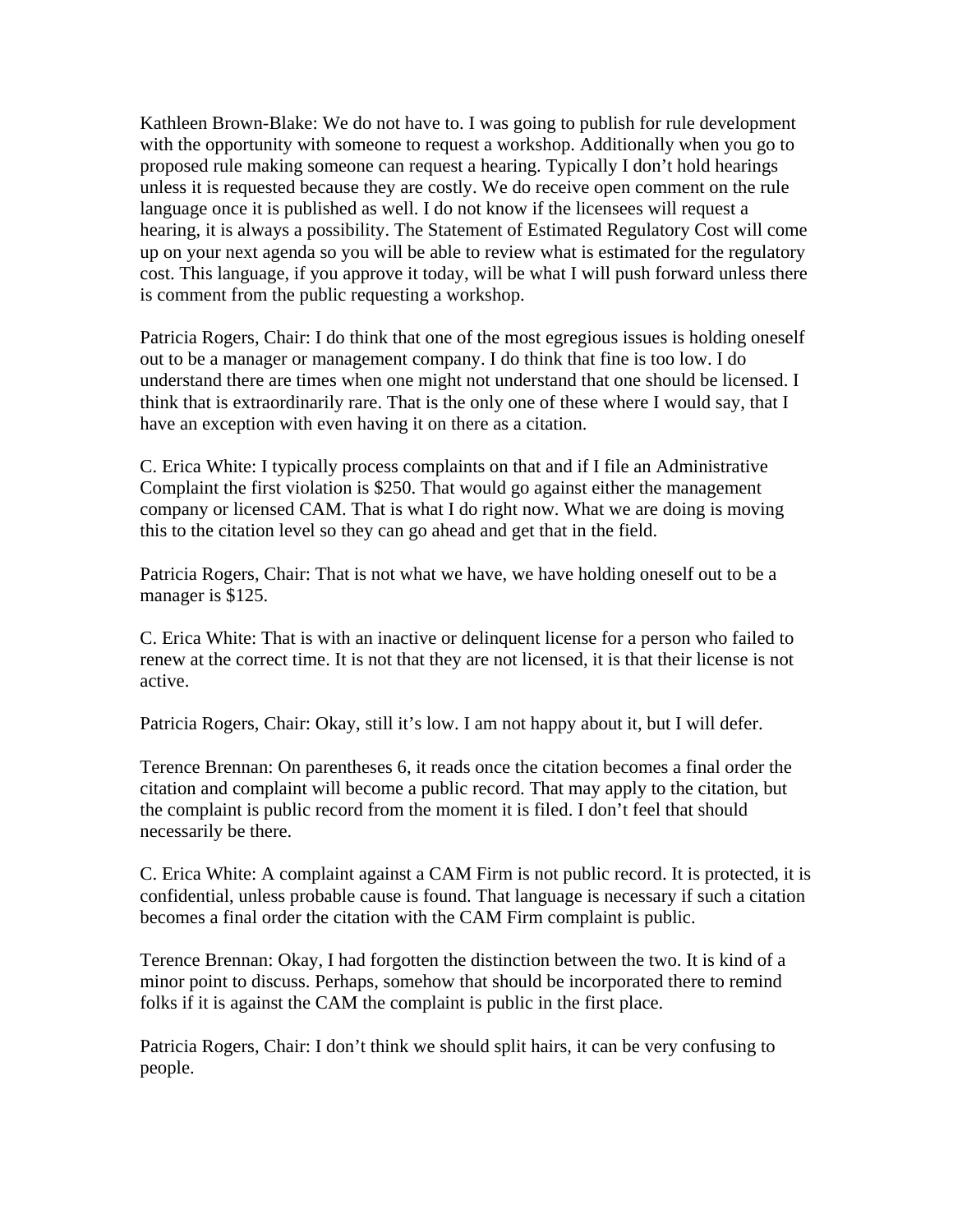Motion: Terrance Brennan made a motion to increase fines for failing to provide access to records by 50% so it would be \$150 and something over \$300. I don't think it should be that low.

Second: Maggie Rogers seconded the motion.

Discussion:

Maggie Rogers: I actually would like to amend that to make it more because for a person in a condominium to try and access the records and not be able to, it could cost them \$1000 to get an attorney to do that. It seems like to me that it is a lot more punitive to the person living in the condominium versus the condominium manager. I believe it should be more like \$300.

Anthony Spivey: Maggie, you were not on the phone earlier when I spoke to the Council about this. The reasons the citation amounts are at the rate they are now is to allow these people to pay these amounts. If they get too high and they can't pay them then the case goes to legal. Once the case is in legal, what is happening now, you are in a deficit now, mainly because of all the cases in legal. Their time has been billed and if it continues on this course the Council will be in a deficit for a while. This is actually an avenue to reduce the amount of cases in legal to help alleviate the financial burden on the Council.

Maggie Rogers: I did hear that. That doesn't cut any ice with me. The reason it doesn't is we don't want to create another problem solving this one problem. When this complaint is made against a person can their license be temporarily set aside until they pay it, if they don't pay it after a certain amount of time and leave it at that? If that gives legal some lee way of having to address something, if they don't have a license that is functioning then they will pay. This is one of the worst abuses that go on, the emails I get about this are just heart breaking. And what I see personally in my own condo is heart breaking.

Patricia Rogers, Chair: One of the things Erica pointed out is that this is not for egregious ones. This is for where someone asked for a record they didn't get it within 5 days, they got it in 15 days. So that the issue was resolved but because they were 5 days late they get fined. The issue was resolved. It is not for the person who just delays and delays. It is for those cases that were actually resolved. It is not for the egregious cases.

Maggie Rogers: What happens to the people where it wasn't resolved? Don't we have to address that?

Patricia Rogers, Chair: They go to legal.

C. Erica White: I want to make sure the Council understands that you have the rule making authority. However, they are asking you to assist us with prosecuting of the cases. Therefore, if the fines are too high when we go to prosecute these cases, I am telling you from experience, we will not get the fines paid. What happens is, they don't pay the fine then another complaint is opened and another fine ensues. I am respectfully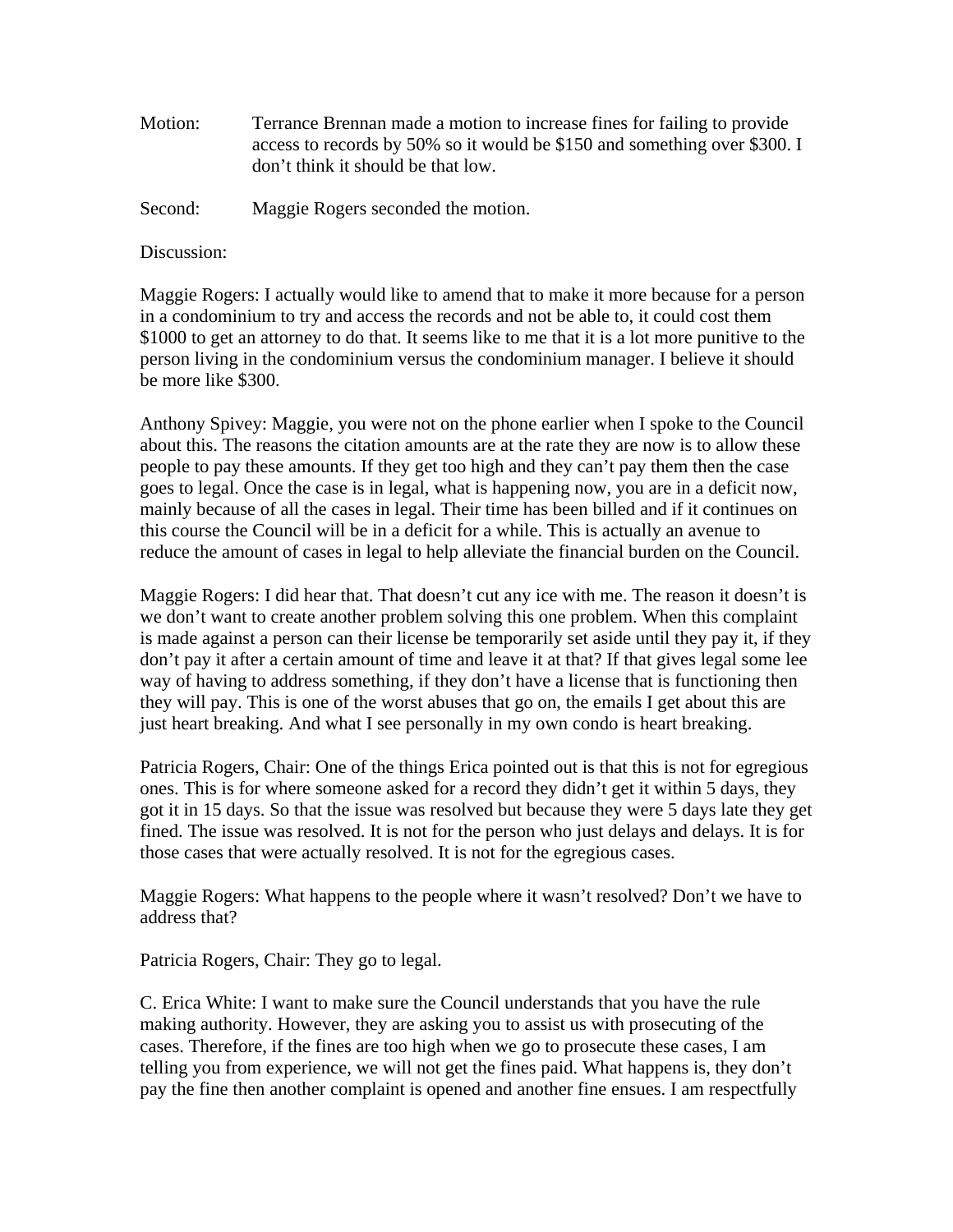suggesting to the Council that if we employ the citation process this may actually correct the problem in the field and get corrective action to the licensee now, as opposed to building up and building for up additional complaints for failure to pay. That is what I am seeing now from some of your licenses. Yes, they are telling me \$100 is too much or \$250 is too much and they are not paying them. This is the problem we are seeing right now, over something they are telling us they did not know they were suppose to give the records in 20 days, they thought it was 30 days.

Maggie Rogers: I know if I went to court over something and I tell the judge I did not know it was the law, he would laugh in my face. That is what is happening all over this State, the CAM's are laughing in our faces. They don't have to abide with anything. All I am saying, at this time the fine is put in, if they don't pay it within a certain period of time then put their license on hold so they can't work until they can pay it.

Patricia Rogers, Chair: That does happen.

Dawn Warren: I do agree with her that CAM's are getting away with a lot of things. I think that it should be more severe that if they don't pay the fine within 30 days or 60 days or 90 days that their license will be suspended and they won't be able to work. They will find that money somewhere.

C. Erica White: Their license will not be suspended if they don't pay the fine that will not happen until the renewal period. We would open another complaint, most likely, for their failure to pay.

Maggie Rogers: So what. We are trying to do something right. I realize the practicality of what you are talking about, I understand, but to not do something correct because it is going to cause an overload to staff, is not a good reason.

C. Erica White: Keep in mind Council Members your rules have to be approved by other entities within the Governor's Office. We do have to explain the fiscal impact. We are simply trying to give you information because if these rules cause a negative fiscal impact to businesses they will not be allowed to be adopted. We are giving you the information to make an educational decision to see how you would like to proceed.

Terence Brennan: I guess Maggie and I see it this way because we come from the consumer side of the world here. One of the things I heard said was that the CAM didn't know they had to do this within this period of time. Yet, the person who files the complaint has probably been telling them this. They knew enough to file a complaint and knew the CAM had violated the time limit. I think the CAM has more responsibly to know what the time limits are over the citizen actually. I also don't think that to say a clerk didn't know what the rules were and made a mistake, it is the firm's responsibility to properly train those people and to let them know it is a vital part of their job. They have to be provided these records during a certain time limit and it is important part of their job.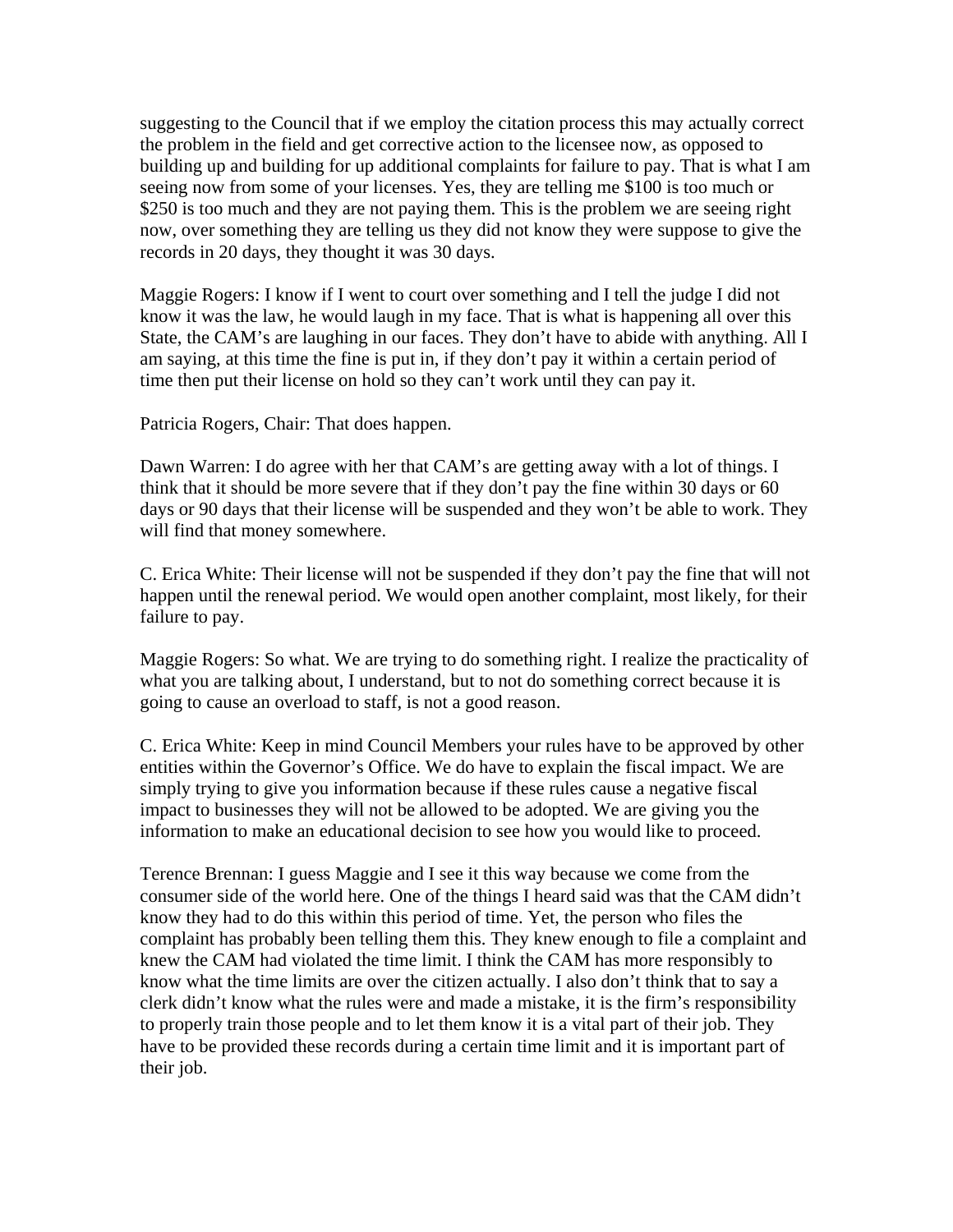Patricia Rogers, Chair: I think the point you are making are very good one, but we need to address the reality of the current situation. If we can't get the rule through the State if the Governor's Office is going to say this rule is not acceptable. Then we have accomplished nothing and will not be able to discipline CAM's at all. So all of our hard work to get something in place to at least start the process of disciplining CAM's who do things wrong will have been wasted. The question I have for the Council is are we better off taking a minor baby step, because I agree with you I would like to see much stiffer fines, but are we better off taking a step that we know we can get passed now and waiting a year or two to wait until things get better financially,

Maggie Rogers: You have no idea how I don't like hearing you say that. I can tell you feel the same way. I think there is a difference in putting a license in inactive verses suspension. Is that true, Erica?

C. Erica White: Yes, there is a difference between inactive versus suspended.

Maggie Rogers: Can we have a forced inaction until they straighten their problems out?

C. Erica White: No, that is not how it works. The license becomes inactive based on the failure to either renew. You can choose to become inactive if you leave the state or something like that, it is not discipline. If a license is on probation or suspended that is something the Department does.

Kathleen Brown-Blake: We can only draft rules within in the bounds of the legislative authority we were delegated. The statute only allows us to come up with penalties. It only allows us to determine what violations could be good for citations and the penalties associated. Whenever they say penalties they are talking about fines. They are not talking about revocation or suspension. If we go beyond our legislative authority this rule will not make it past JAPC, it has to go through the Joint Administrative Procedures Committee at the legislature. They are the ones that gave you guys the authority to let you do this, they can pull it back just as easily.

Maggie Rogers: How do you know they are not including other things other than financial fines? How do you know what authority? How have you interpret it? Where has that information come from?

Kathleen Brown-Blake: 455.224, Florida Statutes; It does not say you guys can come up with penalties. It says you guys can come up with the violations for a citation.

Maggie Rogers: I have one more question. How do you know the Governor is not going to do it? How many times have you been talking to the Governor and heard he is or isn't going to do this. I believe he will do this.

Kathleen Brown-Blake: With all due respect, I am the rules attorney for the Department. I am the attorney responsible for ensuring all eighteen hundred and eleven (1,811) rules in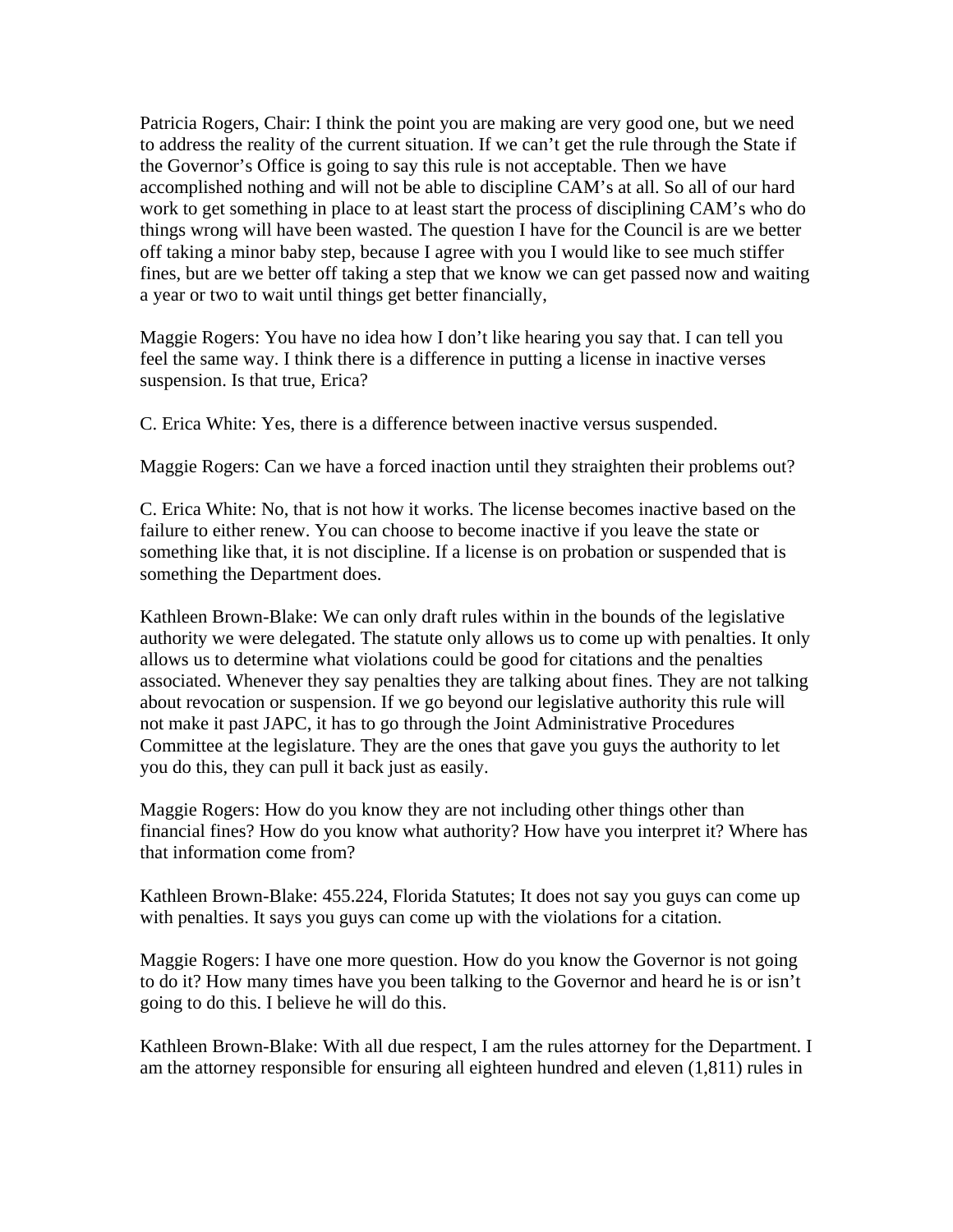the Department make it through the adoption process. This is what I do for a living is the rules. If we cross a certain monetary threshold in our SERC, we will get it kicked back. Not just from the Governor's Office, it has to go the rules ombudsman, it has to go to the OFARR and then it has to go to JAPC. All three of them will tell us what to do with this rule if they like it or not. If we don't do what they want us to do and it gets kicked back, then it will go to the legislature for ratification, which will takes the power completely out of your hand.

Maggie Rogers: Unfortunately you are probably right and I hate to think that. When you look at the fact that we've been trying to become a board and have voted unanimously many times to become a board and we can't even get it passed or get it to legislature through all the red tape of staff and stuff. So you are probably right we will never get through the levels of staff.

Amended Motion: To raise the fines on records by 50%. First violation \$250, Second violation \$500.

Matt: I would just express general agreement with Mr. Brennan. By the time the citizen makes the effort come to DBPR and file a complaint. That citizen within that community has usually been put through the wringer through the board or the CAM. There are a lot of little games that boards and CAM's can play. Access to records is about the only way the resident can find out what is going on with their board, were their money is being spent. What shenanigans might be going on. I have personally had a battle with my board. The gentleman employed by the Board is not a licensed CAM and should be. I agree, the fines need to be more on the stiff side. A \$100 fine is nothing. And someone coming to you saying that can not pay a \$100 fine is bogus. The comment about a standard traffic ticket is at least \$100 is correct. I certainly encourage you guys to be a little on the stiffer side, try and see how it goes. If the Governor kicks it back then bring the fines down to were they will accept it.

Robert: I certainly support Matt's comments and what Maggie as well as Terence provided. I greatly appreciate your thoughts. Even for unlicensed activity, the only thing that will happen is this board goes ahead and sends a Cease  $\&$  Desist. That is all that will happen for the first offense.

C. Erica White: I want to be clear the Council does not have any disciplinary authority. The Cease & Desist come from the Department. We are currently sending Cease & Desist orders for first offenders of unlicensed activity right now.

Maggie Rogers: Thank you to you gentleman for standing up for yourselves and other people that live in condominiums. You are absolutely right. My hope would be that we would just try and get it through. It is very frustrating to get anything through.

Terence Brennan: I would echo that. What they are saying is what has been said to me from other people in condominiums and part of the reason I bring it up here. I think that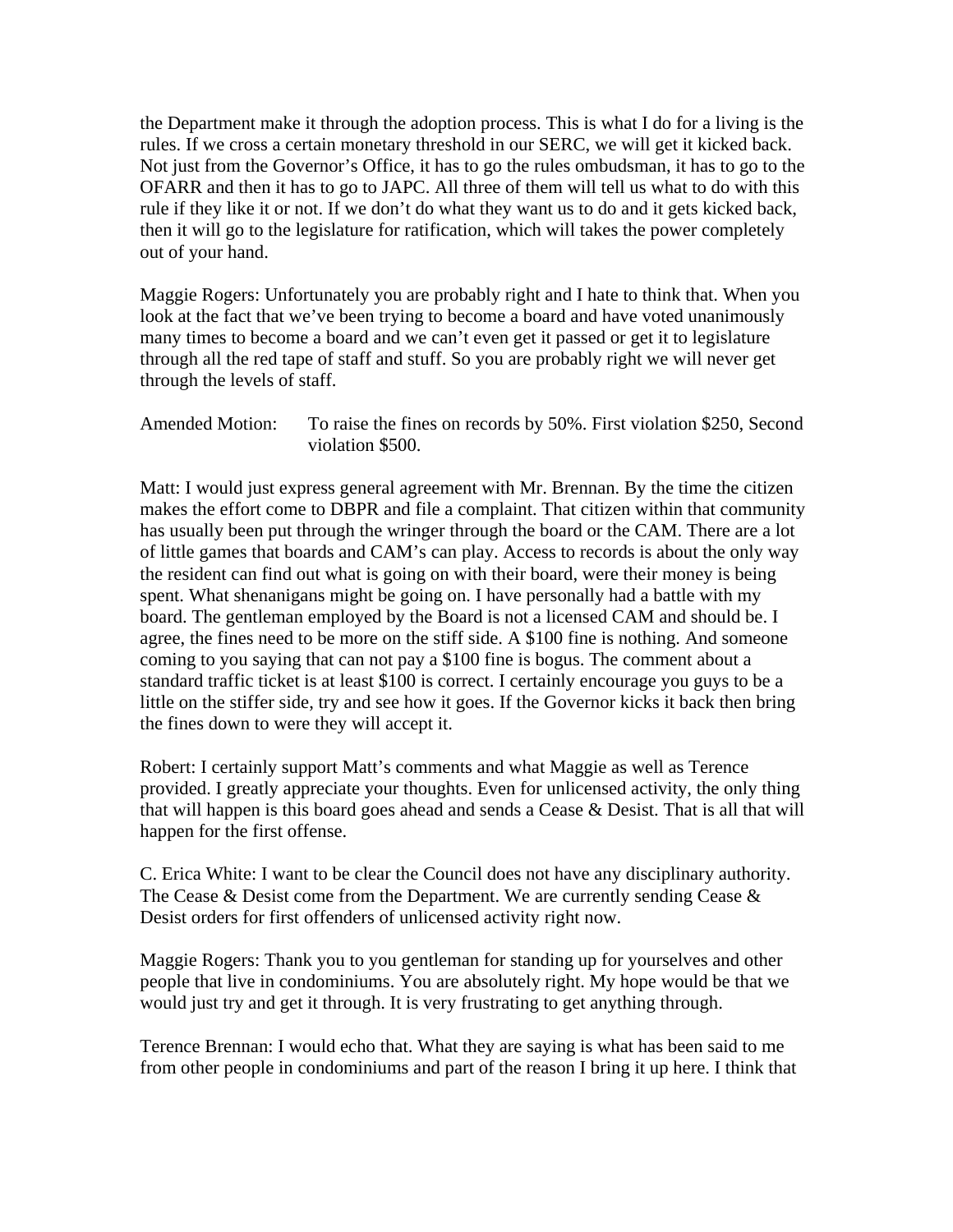records are, it is the only thing I focused on the in this list of items because it really is a critical point.

Motion to reconsider the vote of the fines allotted for failure to provide access to records.

| Motion: | Terence Brennan made a motion to reconsider the vote for increased fines<br>for failure to provide access to records. |
|---------|-----------------------------------------------------------------------------------------------------------------------|
| Second: | Maggie Rogers seconds the motion. Motion passes unanimously.                                                          |
| Motion: | Patricia Rogers made a motion to increase fines to \$200 for first violation,<br>\$500 for the second violation.      |
| Second: | Terence Brennan seconds the motion.                                                                                   |

Roll Call Vote: Kelly Moran, Yes; David Beswick, in favor; Terrence Brennan, in favor; Maggie Rogers, Yes; Dawn Warren, Yes; Patricia Rogers, Yes.

Motion passes unanimously.

Motion: Vote on amended Citation Rule; 61E14-5.001.

Roll Call Vote: Dawn Warren, Yes; Kelly Moran, Yes; David Beswick, Yes; Maggie Rogers, Yes; Patricia Rogers, Yes.

Motion passes unanimously.

Kathleen Brown-Blake: Mediation is mandated by Section 455.223, Florida Statute. The Council is obligated to set forth violations that would be appropriate for mediation. Mediation is handled in the Division of Regulation. It comes right after we get a complaint before it goes to legal. It allows for the complainant to be able to mediate with the respondent in these cases. It is a form of alternative dispute resolution. The language that is provided is a list of minor violations. Mediation is only allowed to be used for minor violations.

Motion: Kelly Moran made a motion to accept the draft rule language for Mediation Rule 61E14-5.002.

Second: David Beswick seconds the motion. Motion carries.

Terrance Brennan: How does the mediation process work?

Kathleen Brown-Blake: I don't work in the Regulation Division so I am not privy to everything in the mediation process. When we receive a complaint from a complainant it is evaluated based on how minor the violation is and other factors, which I am not 100% aware. It is sent to our mediators, in house, and they set up a time for mediation with the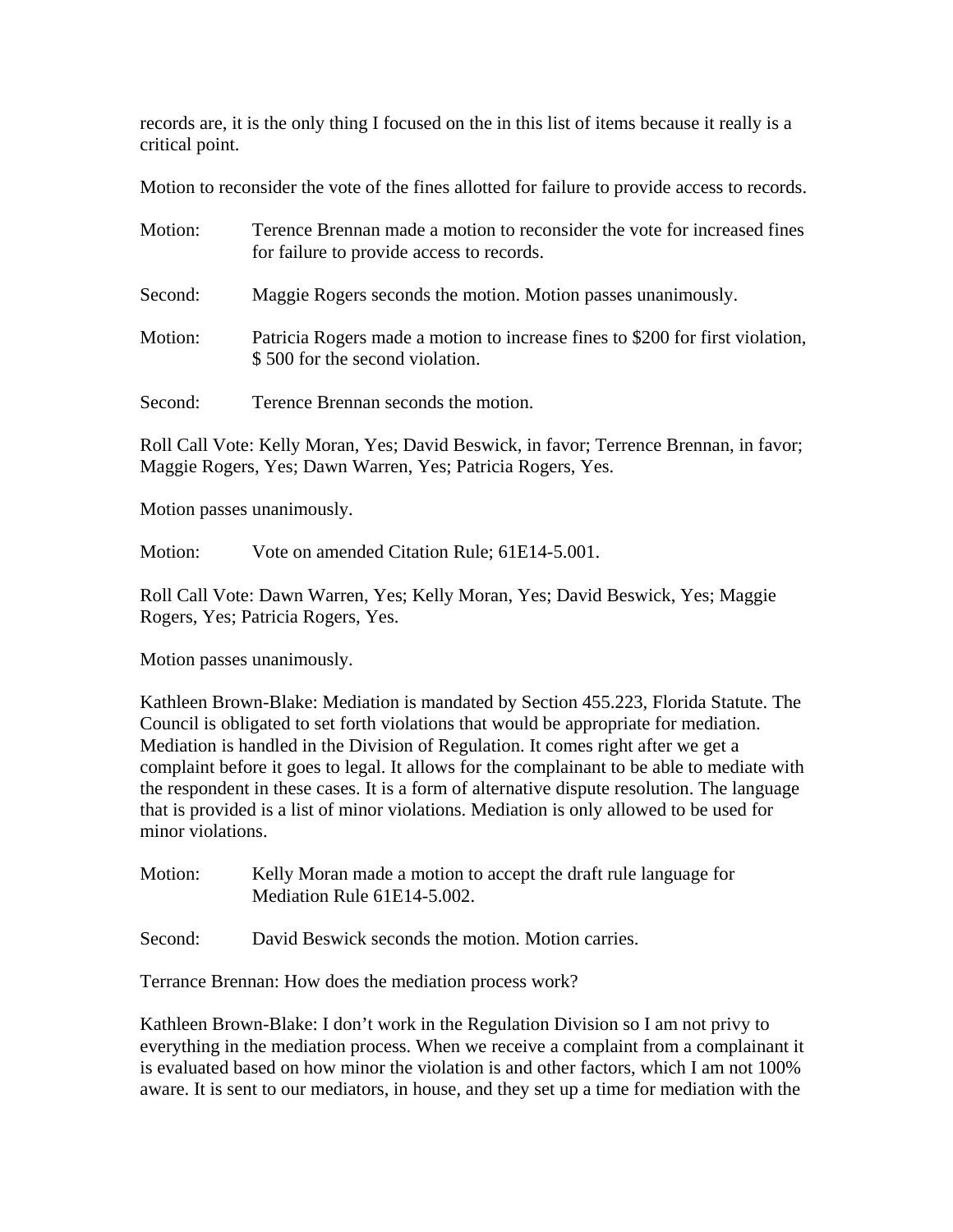complaint and the respondent. They try to work through the problem. It is not considered discipline. It is a faster process then the disciplinary process. It can also provide resolution and an answer for a complainant significantly faster than waiting for it to go through the disciplinary process. Since complainants usually have to live with and are neighbors with the respondent it can often bring a more peaceful coexistence with these people. Mediation is very successful in the Department. We use it for almost every profession. We have some good mediators.

Terence Brennan: It sounds like a process that, never been through it myself, is to resolve a misunderstanding between the two parties. Some of the items here are really very serious like committing acts of gross misconduct or mismanagement.

Patricia Rogers: I have been through mediation and for a time I was a certified mediator. You can go through mediation and resolve any number of issues. Sometimes issues on the face of them look extremely serious are not, sometimes they are extremely serious. In my experience a mediator will not take those cases they will very quickly identify they are cases that are not going to be resolved through mediation. They will walk away from the case and send them back. One of the benefits of mediation is if it is not resolved in mediation it is sent back. Neither side nor the mediator is allowed to discuss what occurred in mediation. It goes forward basically as a blind slate. It is a very positive way to try and resolve things that may have been a misunderstanding. If it is not a misunderstanding, mediation does not work.

Terence Brennan: I will take you description from your experience for what I expected mediation to be. As I looked at the list, these 8 items are potentially bad things. I will accept what you are saying.

Patricia Rogers, Chair: In my experience if they are truly gross negligence mediation is not going to work. There is no way you will resolve that in mediation. That would be my experience.

Kathleen Brown-Blake: Additionally, both parties have to agree to mediation. And if it doesn't work it does get kicked back down to legal for prosecution.

Terence Brennan: Is the result of mediation non-bidding?

Patricia Rogers, Chair: Mediation is binding. If either party violates it then either party can move forward with the complaint. That is usually how mediation works, that is my experience at least.

C. Erica White: It is my understanding that if the parties agree to mediate an open case the case would be closed. If there is an additional issue the Department could re-open a case and proceed forward if either side violated that or if there is an additional issue.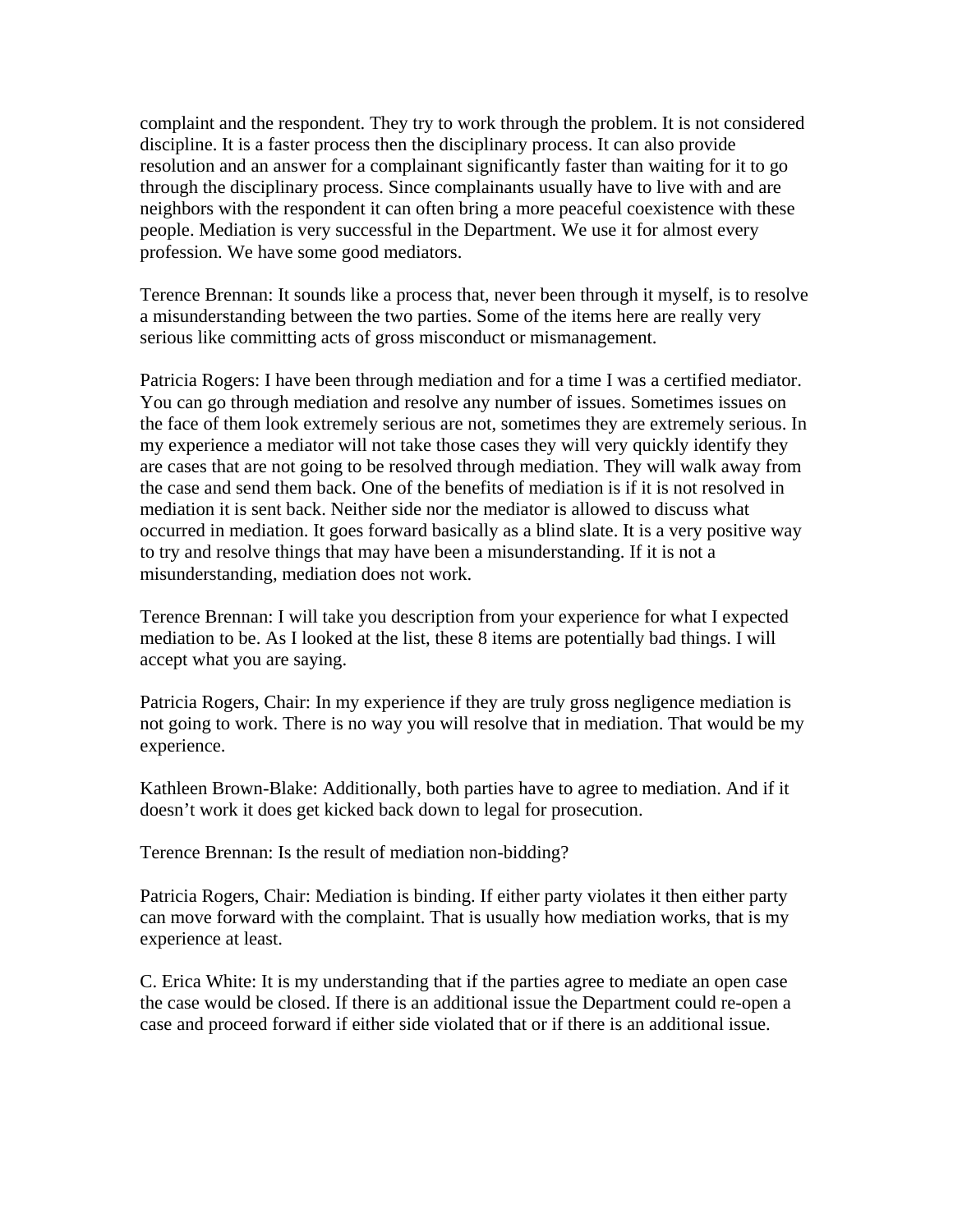Anthony Spivey: These are good questions that you may want to send via email or in writing before the November meeting. That way they can go to our regulatory staff to give you a better briefing of what goes on in the mediation process.

- Motion: Kelly Moran made a motion to accept draft language for Mediation Rule 61E14-5.002.
- Second: David Beswick seconds the motion.

Roll Call Vote: Dawn Warren, Yes; Kelly Moran, Yes; David Beswick, Yes; Terence Brennan, Yes; Maggie Rogers, reluctantly Yes; Patricia Rogers, Yes.

Kathleen Brown-Blake: (Read Section 120.695, Florida Statute; Notice of Non-Compliance.) The rule that was provided to you is a very short list of potential violations that would fall under what we believe would be a very minor violation of your rule where it would be reasonable to assume the violators is unclear of the rule or how to abide by it. We are obligated by the legislature to create this rule.

- Motion: David Beswick made a motion to accept draft language for Notice of Non-Compliance Rule 61E14-5.003.
- Second: Kelly Moran seconds the motion.

Terrence Brennan: Yes, I see we're talking about withholding books and records once again. That kind of gives me pause on this.

Maggie Rogers: I don't have any pages after page 22. I just want you all to know if I sound confused it is because I am.

Terence Brennan: This is fairly short; it would be plausible to read it.

Kathleen Brown-Blake read the Notice of Non-Compliance rule draft language.

Terence Brennan: This indicates that the agency may provide a notice of non-compliance and that would be the initial response instead of a citation, it would just be a letter basically.

Kathleen Brown-Blake: Notice of Non-Compliance's are provided on a form. It is not so much a letter, it looks like a citation. It specifically states what the violation was, what statute(s) was violated and set's forth the requirements outlined in statute.

Terence Brennan: I don't believe I favor this.

Maggie Rogers: Erica, is it possible at our next meeting that you bring forms like this for us to see? We don't have access to what they look like and it is hard to make a recommendation when we don't have what it looks like.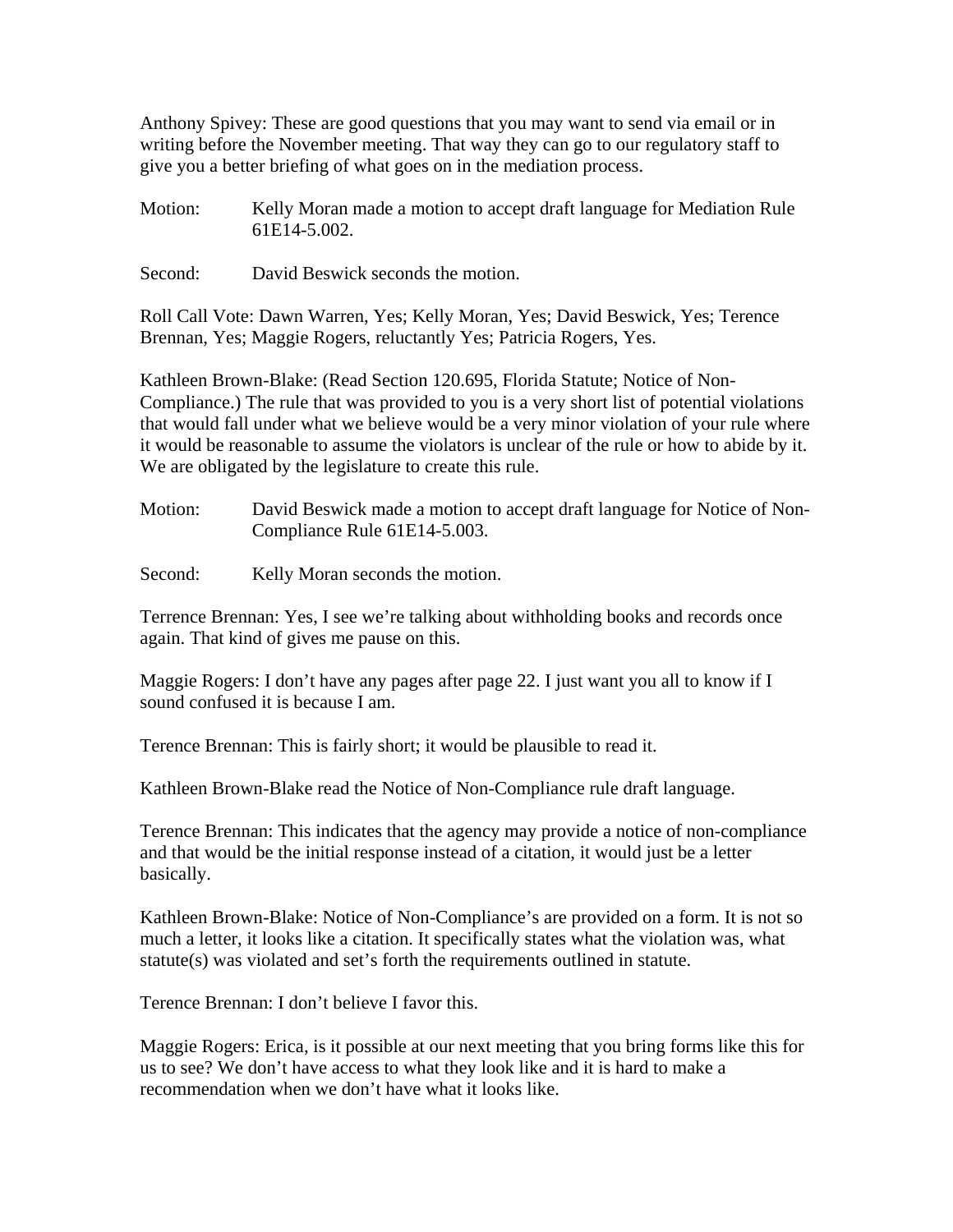C. Erica White: Yes, we can include that in the agenda materials for your next meeting.

Maggie Rogers: Is it possible to table this until then?

C. Erica White: Again, I want to point out that this is something that is done by all of our professions. This is just something that we are putting in place now. The issue with us is to help people comply with the law. If it can be resolved by a notice from the Department, you need to provide access to these records or else we will institute disciplinary proceedings. It does not mean that they will not be discipline. We are just giving them notice that if they do not comply we will move forward with disciplinary proceedings.

Kathleen Brown-Blake: The rule says it has to be corrected in 15 days upon service of the notice. Additionally, we are only authorized by statute to hand these things out if is reasonable that the violator was not ware of the rule or unclear on how it is applied. These are not given out to everybody they are only given in very specific circumstances by our investigators who do this for every other profession.

Maggie Rogers: Patricia, since this really an area of experience for you. What do you think about that?

Patricia Rogers, Chair: My question is why did you choose these two particular rules?

C. Erica White: Subsection A: What I have seen, for example an association will change a CAM or CAM firm they will request the old CAM Firm to give the records. There is a dispute over am I suppose to deliver to the new CAM Firm or are they required to pick them up. You spend two or three months haggling back and forth. The rules say the old CAM Firm is suppose to deliver them. The reason for notice of non-compliance, this would be given to the old CAM Firm to say if you do not deliver these records to the new CAM Firm within 15 days we will discipline you. It is just a way to start the process to address it immediately again, as oppose to waiting three or four months for it to get to legal for me to basically indicate this could have been resolved many months ago. Again for Section B, what we are seeing is that a CAM is saying we are going to charge you .50 a page to print, the complainant is saying you can't do that. Again, maybe the CAM needs to be educated as to what they can charge to give access to records. You can have an investigator go in, address it immediate opposed to waiting three or four months. These are areas I am seeing complaints in and by the time it gets to me it has been five or six months. Again, as Kathleen said it is just a way for certain situations to address the issue. It will not be issued all the time.

Patricia Rogers, Chair: In B you are saying it is only in condominiums, not co-ops or HOA's.

C. Erica White: We don't deal with HOA's. If there is a violation of 468 and a CAM is managing an HOA and not providing access to records we would discipline for that.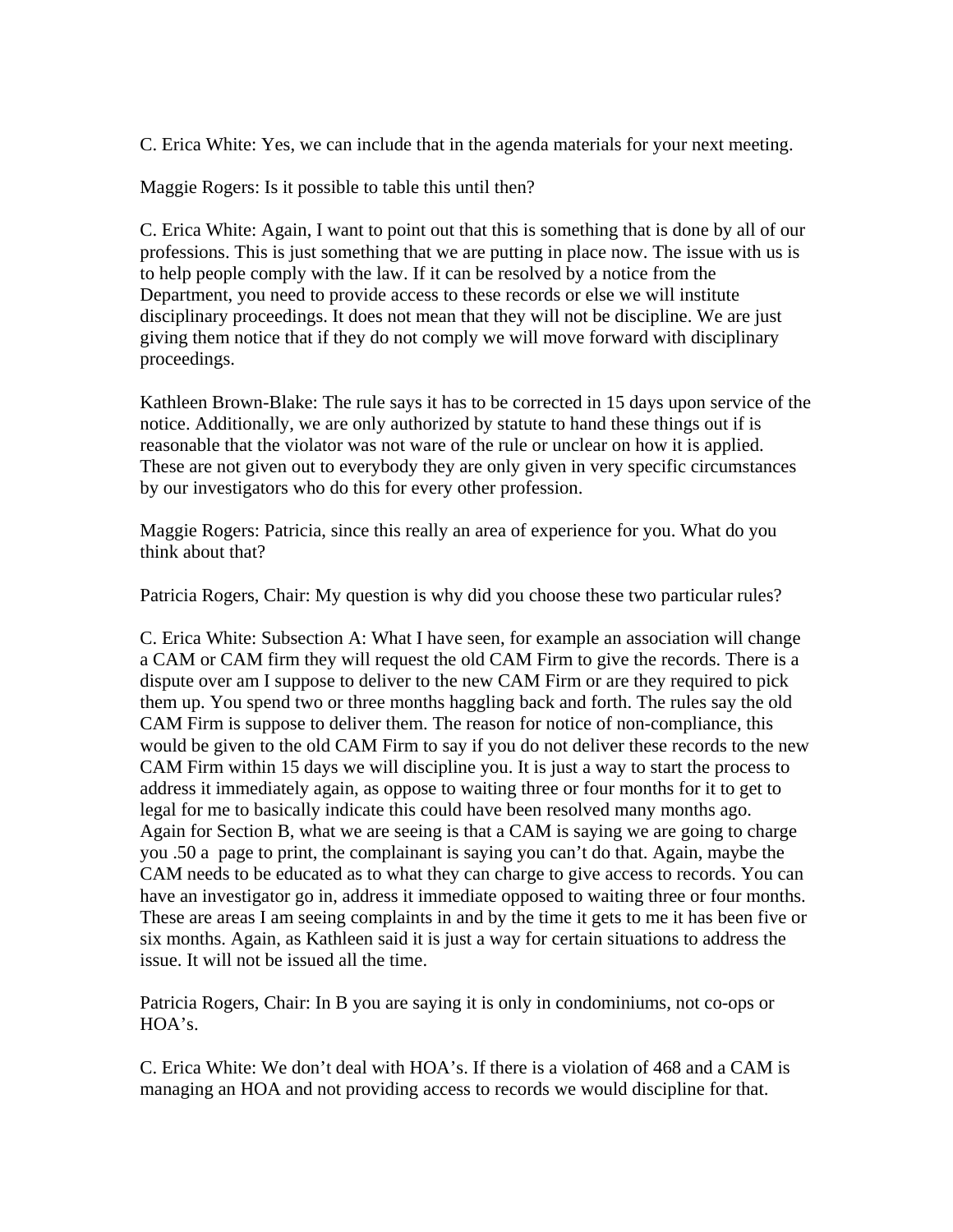Again, it is only disciplined under Section 468 where the CAM is licensed to manage that HOA.

Kathleen Brown-Blake: This is their warning. They do not get a second bite of the apple. They do not get more than one notice of complaint for anything. This is essentially us saying you are on our radar, fix it now or we will be back.

C. Erica White: It helps our investigators when they go out to look at a complaint. They can issue it on the spot or in the field as opposed to waiting for it to come back to us in Tallahassee. In these areas this could be addressed by the investigator in the field when they go out.

Terence Brennan: I would think that somebody who did not understand the copying rate or what the rules are. It doesn't take 15 days to find out. Just a call to Tallahassee they can get set straight on that. Also, I feel there should be a tighter time limit on this. I know 15 days may be a regular business cycle, it just kind of drags things out. What I would like to see at some point, is an average of records complaint. To see what comes into the Department to see what people are saying is happened. I think that would be very educational. Is there a way to do that?

C. Erica White: Certainly as a member of the public you are entitled to have public records request to look at certain cases. Since the Council does not do discipline, therefore, you can see what complaints you would like. As it relates to the rule, I don't know how I would be able to give you that.

Terence Brennan: The complaints are public record obviously. Just like with the public it is impossible to know what the issues are, those are hard to see Does the Department have the ability to pull up the complaint?

Patricia Rogers, Chair: I think that is off the subject of this particular rule.

Maggie Rogers: I would like that answer because it does reflect on my question, about copying records on anything. Who pays for that, the old CAM or new CAM? Or do they just turn over the existing records and if they want a copy they make their own copy? Because, my experience and it was a costly one because it cost me thirty-thousand dollars, which took me an attorney to get the records it was a whole room of records.

Kelly Moran: Can we take some of the questions that do not relate to the rule off line?

Roll Call Vote: Dawn Warren, Yes; David Beswick, Yes, Terence Brennan, No; Maggie Rogers, Yes, Kelly Moran, Yes; Patricia Rogers, Yes.

Anthony Spivey: We have asked in the past for questions to be brought forward to staff before the meeting. That allows us to do research on your in depth question so when we get in the meeting we have the answers for you. To present them at the meeting leaves you a little frustrated because we do not have those detailed answers for you. For the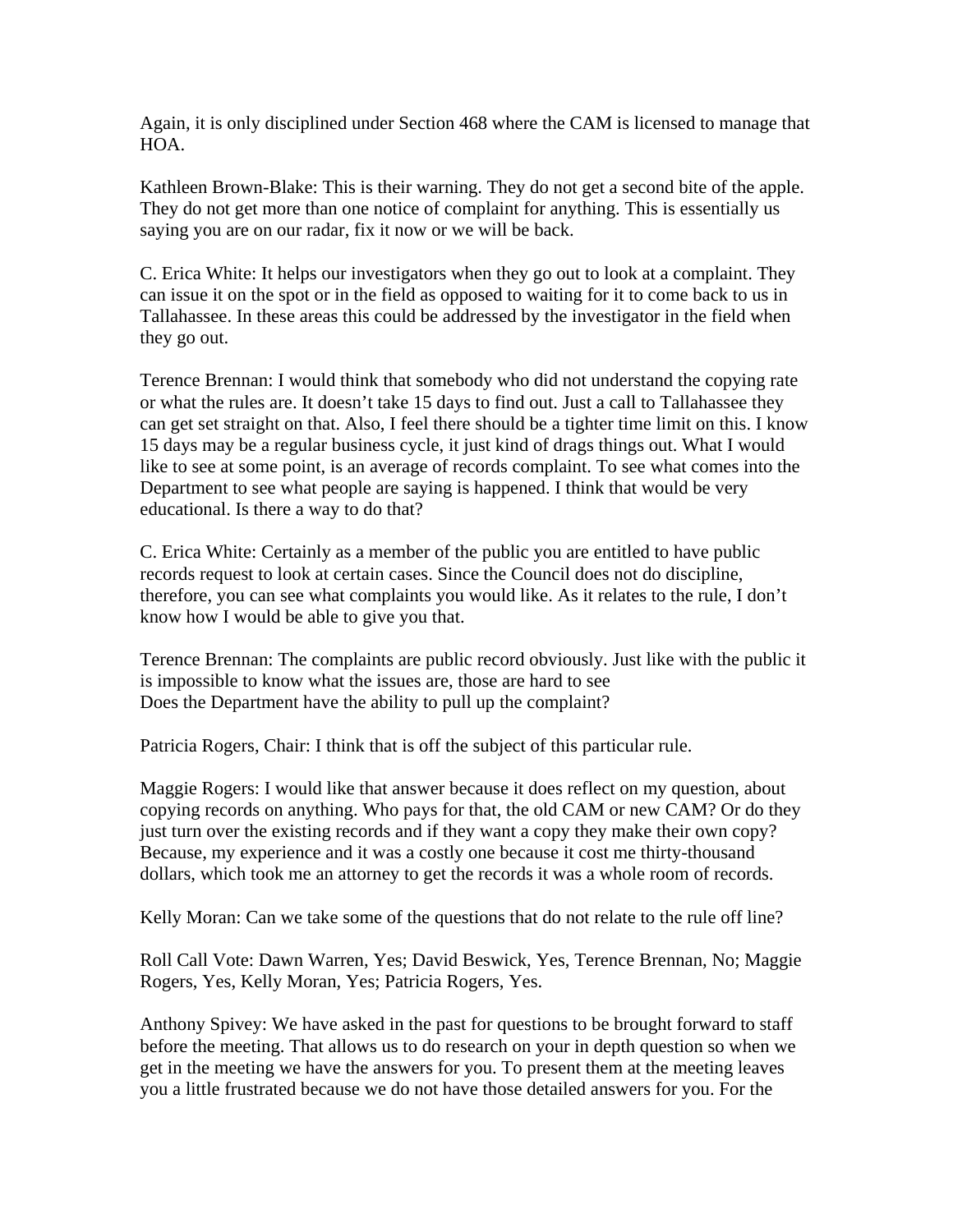November meeting, if you have any questions on the issues we have discussed or will have for the November meeting please send you questions in to either me or Mary. This will allow for a more fruitful meeting for you.

Patricia Rogers, Chair: One of the things that happen is then we also go around and around because we can not answer the questions. It is very frustrating to both us and staff. It does help when we get your package to go through and send your questions.

Maggie Rogers: The reason I asked that question is because Erica mentioned it and I was trying to understand what she was saying. I was just asking for a clarification for something that she said. I wanted to not vote at all on this last amendment because I did not understand something that I needed to understand.

- Motion: David Beswick made a motion to proceed to rule making and to permit the staff to make any typographical or technical corrections to the language as brought forth during the rule making process.
- Second: Dawn Warren seconds the motion. Motion passes unanimously.

Terence Brennan: Is that on this item or that rule making in general.

Kathleen Brown-Blake: That is on the three rules that you approved the language on. The three rules we discuss previously.

Matt: It is very difficult for members of the public to follow the discussion, I just double checked DBPR's website where the CAM page where the meeting agenda and notice has been posted. There are no additional materials, so I have nothing I can read, none of these proposed rules. It would be extremely helpful and I respectfully request for future meetings whatever agenda packet that the board members receive for their review be posted on the webpage so members of the public can be equally prepare for the meeting.

Patricia Rogers, Chair: Tony, can you handle that?

Mary Alford: The reason the entire agenda packet is not on the website is through the posting of the Notice of meetings which link on the agenda to that it can be requested at any time by contacting our office so we can provide. It is not uploaded.

Terence Brennan: Is there any difficulty in doing it. It is the same packet that you send electronically to us out in the world here.

Mary Alford: I will be happy to look into and see what options we have about posting the materials on the website.

### **VI. PROSECUTING ATTORNEY REPORT – C. Erica White**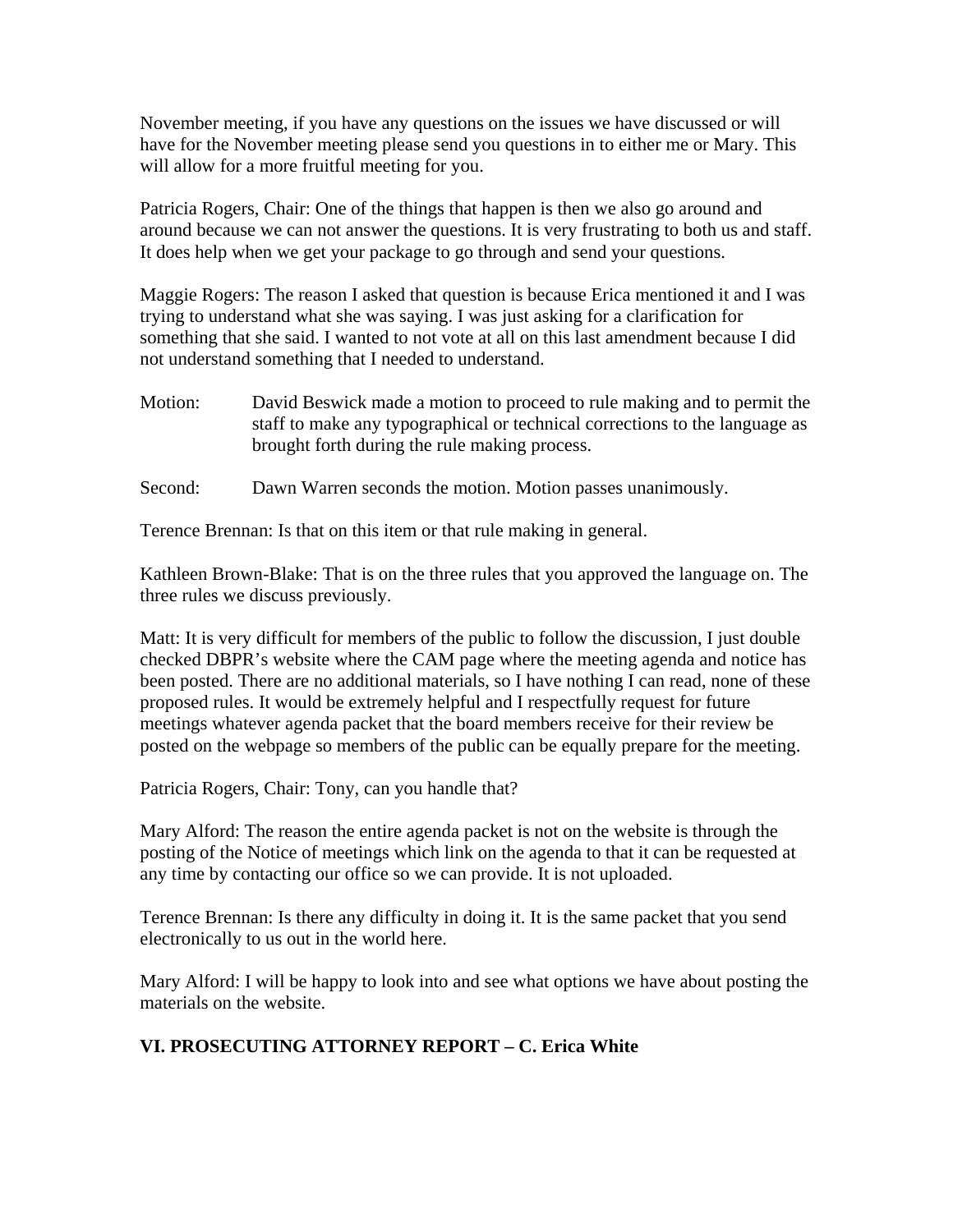C. Erica White: (Directed Council Members to the report pages.) This shows all the open cases and the status of those cases by attorney.

Patricia Rogers, Chair: It doesn't look like the case load is getting any smaller.

C. Erica White: Actually, we do have a new attorney, Belicha Desgraves, she has been brought on full time to address the CAM's case load. It has gone down after this report was printed and as of yesterday we only have 300 open cases and that is down from almost 500 from reports in previous meetings. We have been working very hard to get the CAM's case load down. I think by the November meeting the case list should be even smaller.

Patricia Rogers, Chair: What kind of cases are you finding? Are they basically the same thing?

C. Erica White: The main thing we are seeing is what we had a previous discussion on, duplicative cases against the CAM and CAM Firm, failure to provide access to records, those typically things and also withholding records when CAM Firms are changed. There are a couple of cases with financial embezzlement, very serious cases which we look at very closely. Usually the kinds of cases we are seeing is pretty much what I described. A lot of times we do get a lot of documentation from homeowners. So a lot of what we do is talking on the phone to complainants to try and explain what it is we can and can not discipline for. We do see a lot of cases were civil litigation is more appropriate and we have to explain to complainants that we do not get involve in that, we are only an administrative. They may want to look at a civil remedy that we can not advise them on. A lot of it is hands on talking to the public about their concerns.

Patricia Rogers, Chair: Are there any other comments from the Council? Thank you very much Erica.

## **VII. EXECUTIVE DIRECTOR – Dr. Anthony Spivey**

#### **1. Financial Statements ending June 30, 2012**

Anthony Spivey read the information from the Financial Statements.

Unlicensed Account balance = \$84,483

Operating Account balance  $=$  (\$842,812) negative balance

Anthony Spivey: Talking with accounting and this will go back to the rules process we are trying to put into place now. The case load in legal is what is putting the account into a deficit. Right now you have \$429,763 charge to the Council for legal alone. The reason being is because of all the cases they are reviewing. By effectively moving these issues to the investigators and let them handle them through the citation process, minor issues that is, and not have these cases go through the legal process within the Department will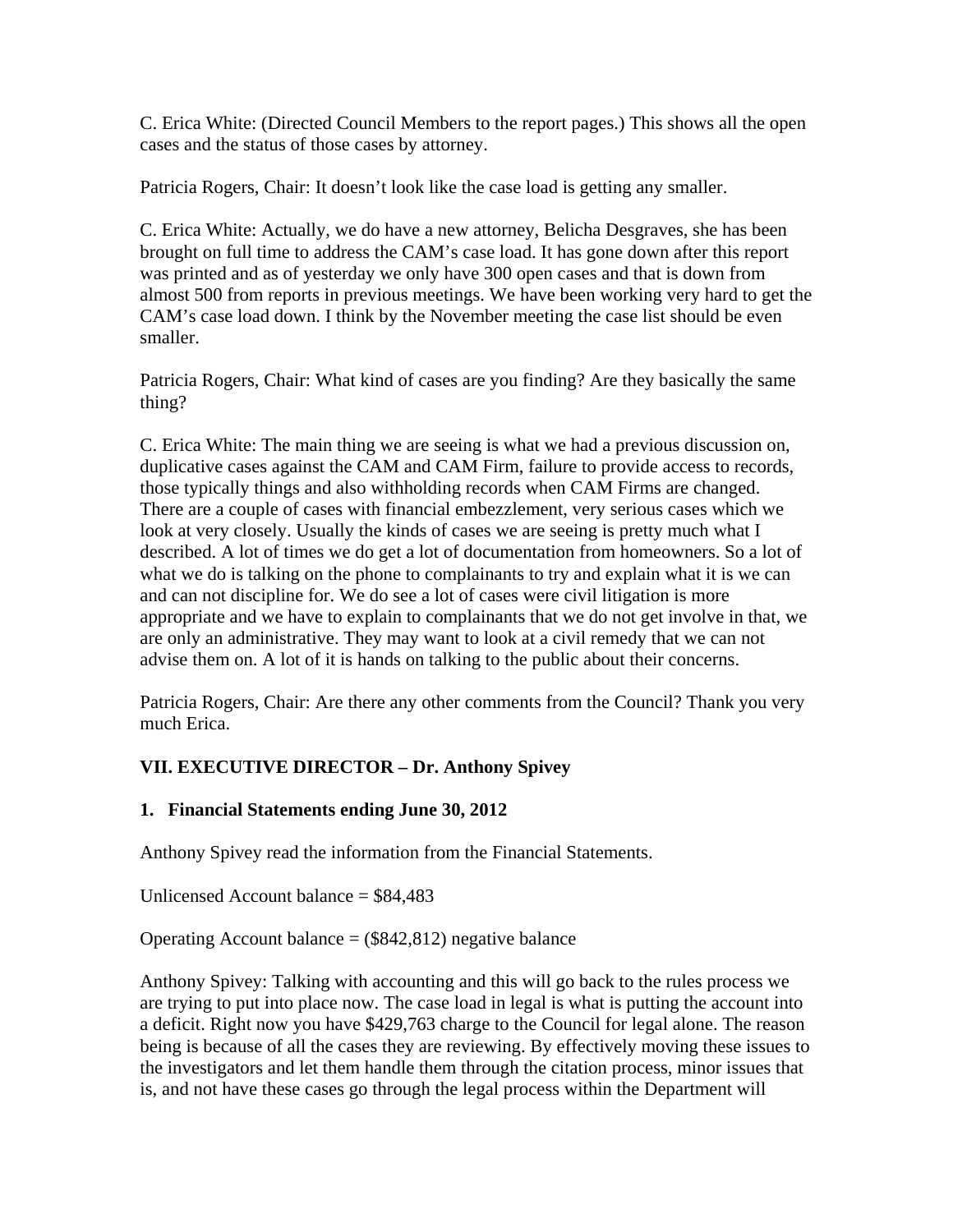actually reduce the money amount that is being charged for case work. I had accounting run some figures for me. If you continue to go on the trend of having legal handling all of these cases you will be in a deficit indefinitely. I asked them to look at a possible fee increase, we are not introducing a fee increase just discussion purposes only, by going to a \$25 fee increase to the licensee you start to come out of the deficit period by 2017. By removing some of the case work from this group you will actually come out better without all those cases going to legal.

Patricia Rogers, Chair: How much money is being swept?

Anthony Spivey: There are no cash sweeps right now that have been brought to my attention.

Maggie Rogers: When was the last cash sweep and how much was it.

Kelly Moran: It looks like 2009.

Patricia Rogers, Chair: It looks like about a million dollars.

Maggie Rogers: If we had our million dollars we would be okay, right?

Anthony Spivey: Well, if you continue on the process with legal handling all of your cases then no. They spend a lot of time dealing with minor cases that really shouldn't be in legal and can be handled effectively by regulators in the Department. That will actually help reduce the charge to your account and you would be in a more positive balance. That is why we are having the discussion earlier to move these cases away from legal and put out in the field. The charges are removed from the Council's process by having the attorney's work fewer cases.

Maggie Rogers: I think what we are having here is a conversation where we fundamentally disagree on how things should be; whether you fine people to lessen the load or have more governmental field people to lessen the load. As you have heard, I am a person who would like to minimize Government work and fine people so they are responsible for getting their lives and actions straighten.

Anthony Spivey: I understand what you are saying, but I don't want you to go away with the impression that we are not doing anything. The minor cases can be handled in the field and if we get to a point were the individual still has not complied then they come to legal so it is not like they are getting away with anything.

Maggie Rogers: I understand. I think an additional and better solution is to fine the heck out of them so they won't do it. Then they have to take responsibility for their own actions. Or loose their license.

#### **2**. **Division of Regulation Quarterly Complaint Report**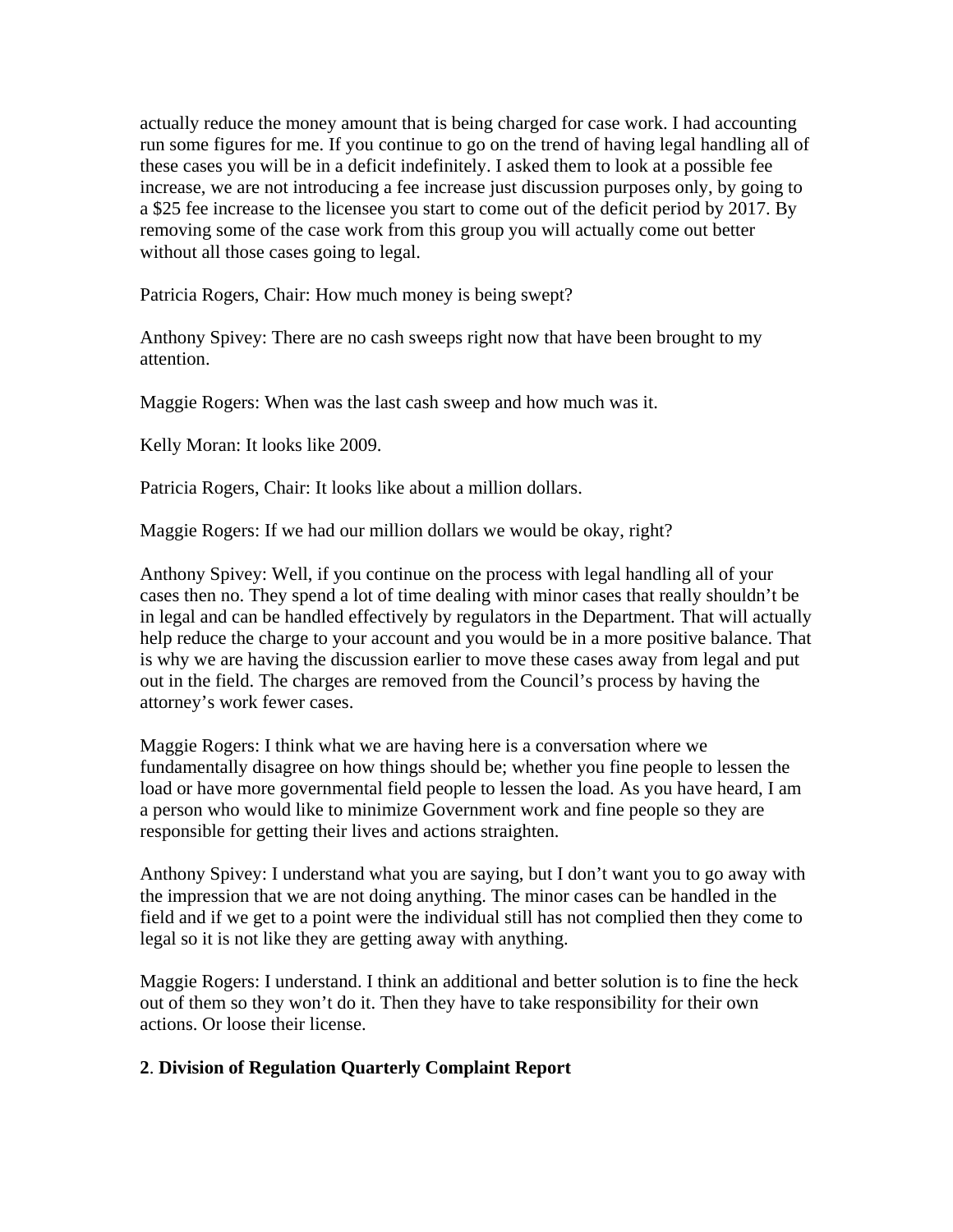Handout was reviewed by Council.

Terence Brennan: The footnotes are helpful.

Robert: The only comment I have in regards to the Division of Regulation is that they could take some best practices from the Bureau of Compliance. That legal does a great job with accountability and next steps for actionable items in regards to case loads. But, when it goes back to the Division of Regulation there is no accountability. There is no email signature, it just says things are coming from the Division of Regulation. There is no ownership of the case and there is no complaint closing letters. When you do something on that side of the house (Division of Condominiums, Timeshares and Mobile Homes) there is ownership from the time a complaint is turned in to the time it is finalized. When it goes through for my CAM issue once it goes from the field, the field will notify and say this has been looked at and now it is being turned over to legal. Legal does a great job accepting ownership, here is what is going on, and here is who you can talk to and why we have it. Once legal goes to close it out on their side then it goes back over to the Division of Regulation, the Division says here is what we are going to do, but there is no signature at the bottom of who is taking responsibility. If the Division of Regulation changes their mind and does some other things, again, it just says the division. There is no accountability, there is no complaint closing letter, it is ridiculous. I think they need to look at what the Bureau of Compliance does as far as their final process.

C. Erica White: Thank you for your comment. After legal gets the case it does not go back to the Division of Regulation. We either proceed with an administrative complaint or we close it. Regulation would have no further dealings on a case after it has been turned over to legal. Regulation does close cases out in the sense that they may get a complaint, they may determine if is not sufficient after conducting their investigation and close it before it even comes to us. Once it gets to legal we are the ones that finalize the closure of a case.

Robert: Yes, and in your letter you told the Division of Regulation here is the actionable item to be done. They accepted that actionable item and when they closed out on the actionable item, they were to provide me a copy of that and they never did.

C. Erica White: We do have a process by which we asked the Division of Regulation to issue a Cease & Desist order. In that particular situation legal did send it back ask the Division to assist with an order. In a general instance, not to you, we do ask the Division of Regulation to issue a Cease & Desist order. In that particular case, the case is closed, but the Division of Regulation does need to take action of a Cease & Desist in order to close. That is only in cases of unlicensed activity.

Robert: I never received, like the Bureau of Compliance will finalize a case complaint by always having a signature of the person at the bottom. It will usually have a case closing letter. Here is the process, here are the findings, now it is closed. They usually email and send through regular mail the closing document. In this particular case the next item was a Cease & Desist was supposed to be issued, Regulation took that and said yes we are in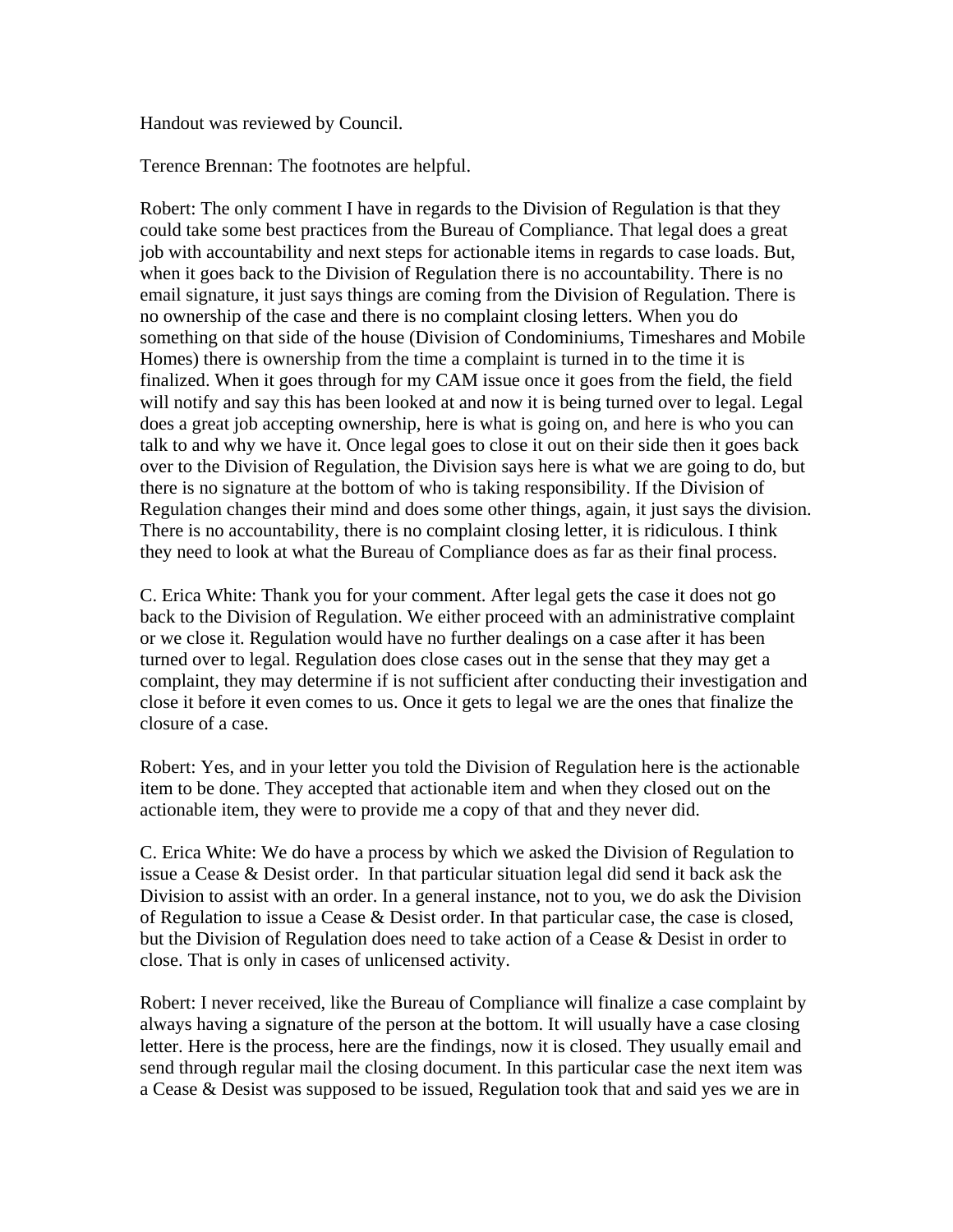the process of doing that, provided in the field and we will send you a copy. There is no one taking accountability of that item. Of course it states at the bottom it the Division of Regulation and no one taking accountability on that item.

Patricia Rogers, Chair: Robert, perhaps what you can do is get in contact with Tony so he can research it for you. I agree with you that a name should be attached, so if there was an issue you can deal with that directly. I agree with you there should be a name to it. I am sure the Division will address that.

### **3. Department's response to the Florida Bar**

Anthony Spivey: This is the letter we prepared in response to the Florida Bar indicating some items or acts that are considered in their opinion the unlicensed practice of law. There is a response to the Bar from us, Erica put most of that information together. This is there for your review and summary of what occurred.

C. Erica White: For the benefit of the Council because we did not have a quorum at the last meeting. What we did is asked Tony as the Executive Director of the Council to provide his position on this issue on behalf of the Department as opposed to it coming form the Council since you did not have a quorum present. You can see the letter in case you have any questions. We did go through explaining what the issue was from that meeting.

Anthony Spivey: I want to reiterate that this letter is not the position the Council took because there was not a quorum at that meeting. I offered a letter for a response from the Department.

Patricia Rogers, Chair: At this time I would like the Council to provide support to the Department on that letter.

Motion: David Beswick made a motion in support of the Department's response to the Florida Bar on the Practice of Unlicensed Law by a CAM. The Council is taking the position of the letter and ratifying the letter.

Seconds: Maggie Rogers seconded the motion.

Terence Brennan: I read the letter. I have to say I don't fully understand some of the issues. There is such a stand between CAM's who have their education process is very short and attorneys who education is very long. It is very difficult to say what is right and wrong here. I will vote in support of the letter, but some of these items look more in the legal arena. I will trust the Department's judgment on this.

C. Erica White: To be clear. The Department's position is that there will be some delineation to what a CAM does that should be in the statute and not that the Florida Bar should be making some things the unlicensed practice of law when the statute outlines four separate things that are very broad. That is what the letters says. I can appreciate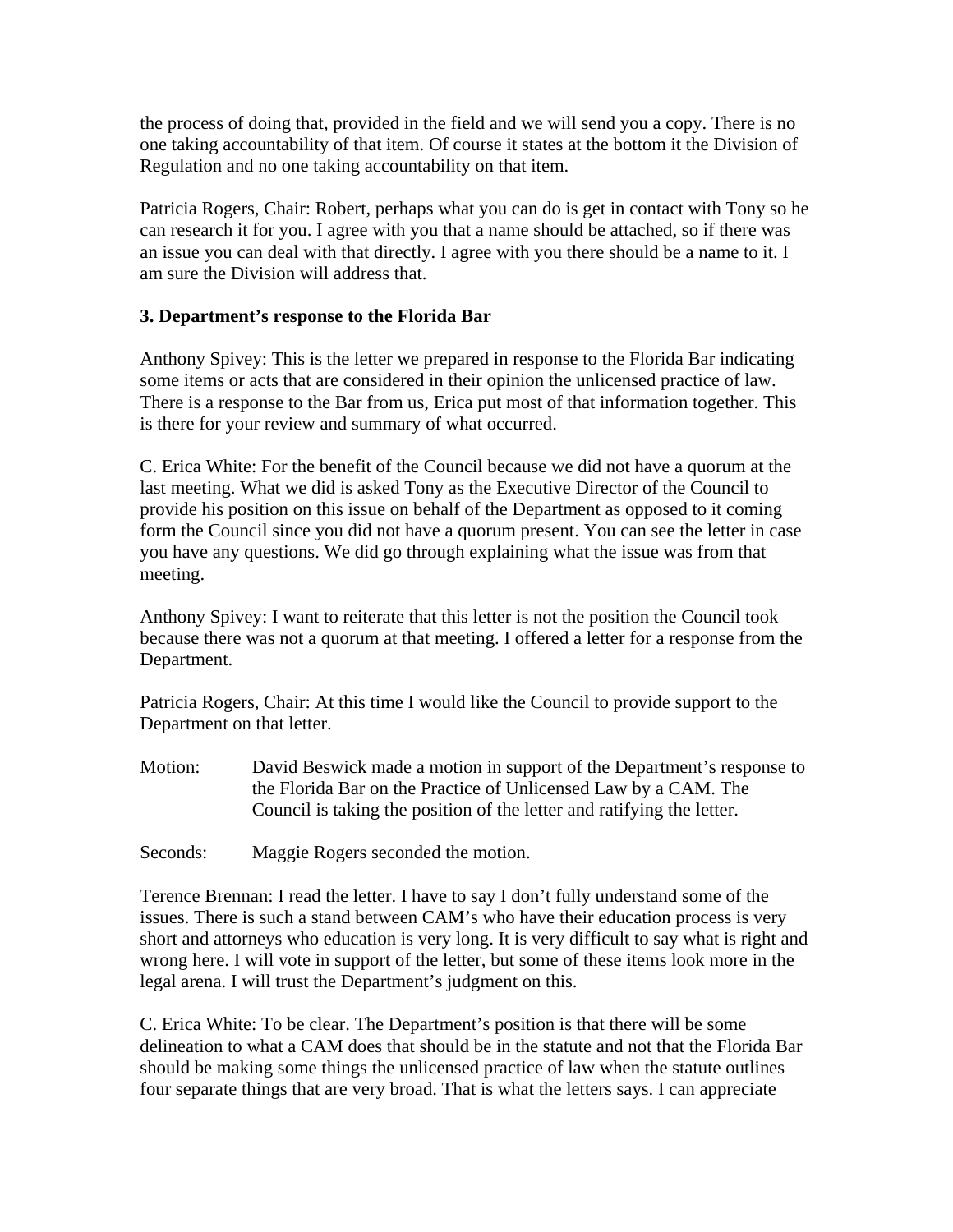what Mr. Brennan is saying. Our position is right now unless the statute limits what CAM's can do, we don't want certain things CAM's are doing to be criminal if they make it the unlicensed practice of law. That is basically what this letter is going to report.

Roll Call Vote: Dawn Warren, Yes; David Beswick, Yes; Terence Brennan, Yes; Maggie Rogers, Yes, Kelly Moran, Yes; Patricia Rogers, Yes.

## **VIII. COUNCIL DISCUSSION TOPICS**

### **1. Professional Standards of Conduct**

This topic was deferred to the November meeting.

## **2. Legislative Proposals: Background / Drug Testing**

This topic was deferred to the November meeting.

## **IX. PROPOSED FUTURE MEETING DATES**

- 1. November 16, 2012 Tallahassee (later changed to November  $30<sup>th</sup>$ )
- 2. February 8, 2013 Telephone Conference
- 3. May 17, 2013 Telephone Conference

Kelly Moran: I think it is extremely important that everyone can be in person at this meeting.

All Council Members approved the dates.

## **X. OLD BUSINESS**

### **1. Discussion of Rule 61E14-4.001(3)(a), F.A.C.**

Patricia Rogers, Chair: This is the rule we have been discussing and not completed. That is the one with the legal one into the second year. The issue was the rule says it should be taken in the year that the legislation passed the laws.

In some cases, what happens in some cases is that they take 2010 in 2012 and 2011 in 2012. What staff has told us is that they do not have a way to siphon out when those individuals who have not taken the CLU-1 in the second year. I thought, we had agreed to let it be for the moment. We would just leave it the way it is. At the moment they would accept it if it was completed, in either year. Please Council comment.

Kelly Moran: That is absolutely correct. The rule would stay as is until we had the ability to make changes to it. That would fit the Department's process.

Patricia Rogers, Chair: Do we need any further discussion at this time, Council?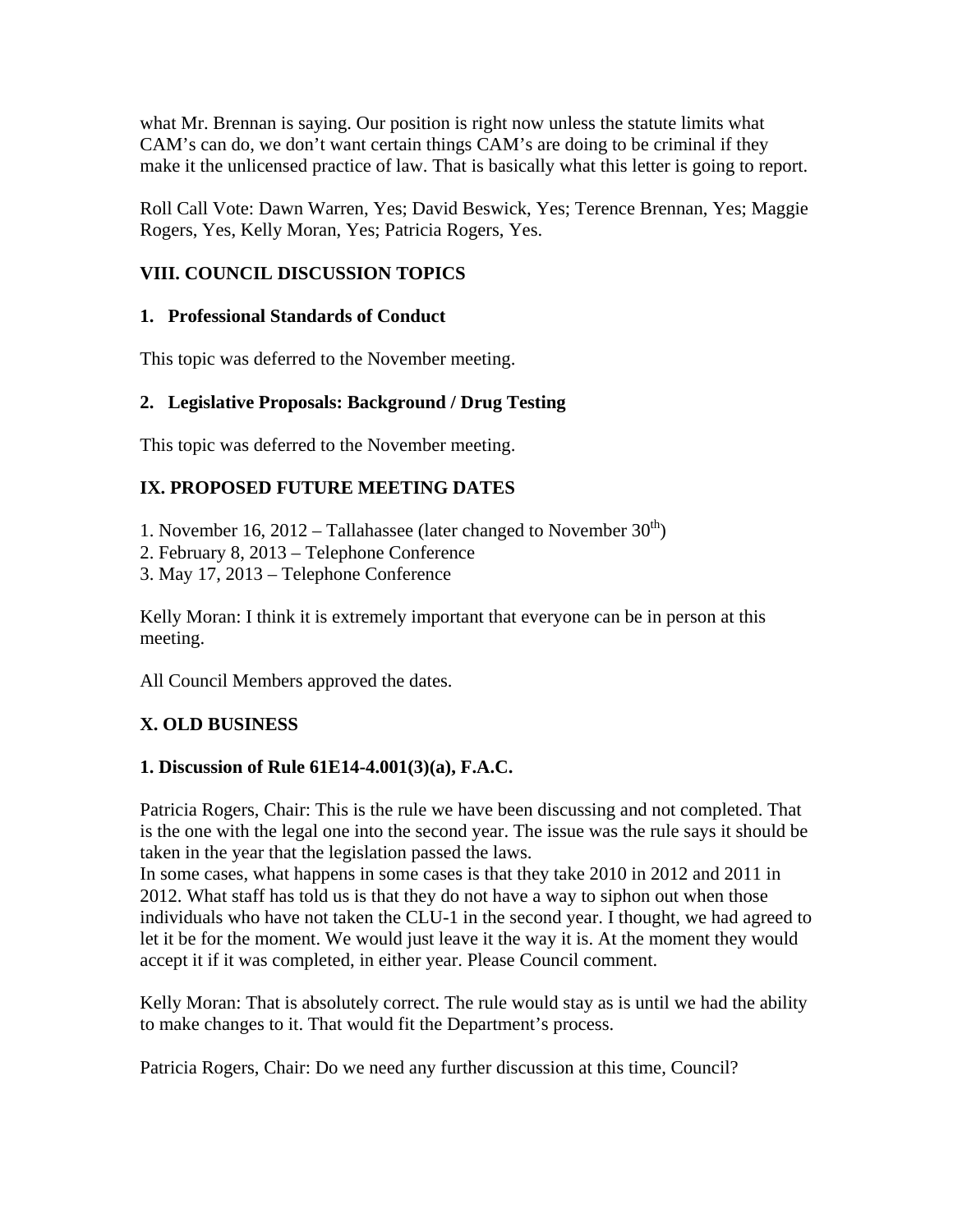C. Erica White: I don't think you need anything. Right now your analysis of the issue is correct.

Doug Dolan: I agree with Ms. White.

### **2. Public Information Brochure**

Kelly Moran tabled this agenda item to the November item.

## **XI. SUGGESTED TOPICS FOR THE NEXT MEETING**

- 1. Professional Standards of Conduct
- 2. Drug Testing
- 3. Public Information Brochure draft
- 4. Complaint Categories / Process
- 5. Access to Public Records Policy / website
- 6. Discussion of Mediation

Kelly Moran: I would like a report maybe from the Governor's appointment office as to the status of the appointment of the open position on the Council as well as some terms that have come up. As if they are going to re-appoint or appoint into the open position. I think it is extremely important since we have not had a full 7 member Council in I don't know how long.

Dr. Anthony Spivey: The Department is working with the Governor's Appointments Office on this issue. I know for one of my other Boards their appointment number is extremely low and they are really looking at the critical Boards right now that virtually have no members on them at all. I know they are working on it and looking at vacancies on this Council as well.

Kelly Moran: Okay, that is great. Thank you, Tony. If we do not have enough candidates for the Governor's Office to fully vet out and appoint to our Council. I think it is important that Patricia and I know about it so we can do what we can to assist the Governor's Appointments Office so we do have enough potential candidates.

Patricia Rogers, Chair: I agree with Kelly.

Dr. Anthony Spivey: I do tell my groups as well, is that if you know of individuals that are willing to volunteer for the position, put the word out for them especially for the consumer member position because it seems to be harder to fill sometimes. Always put the word out to your colleagues and let them know there are vacancies and give them the process of where to go to get the information to be appointed. They can also call our office and we can direct them to the Governor's website.

Maggie Rogers: Is there a breakdown whether we need consumers or professionals on our Council.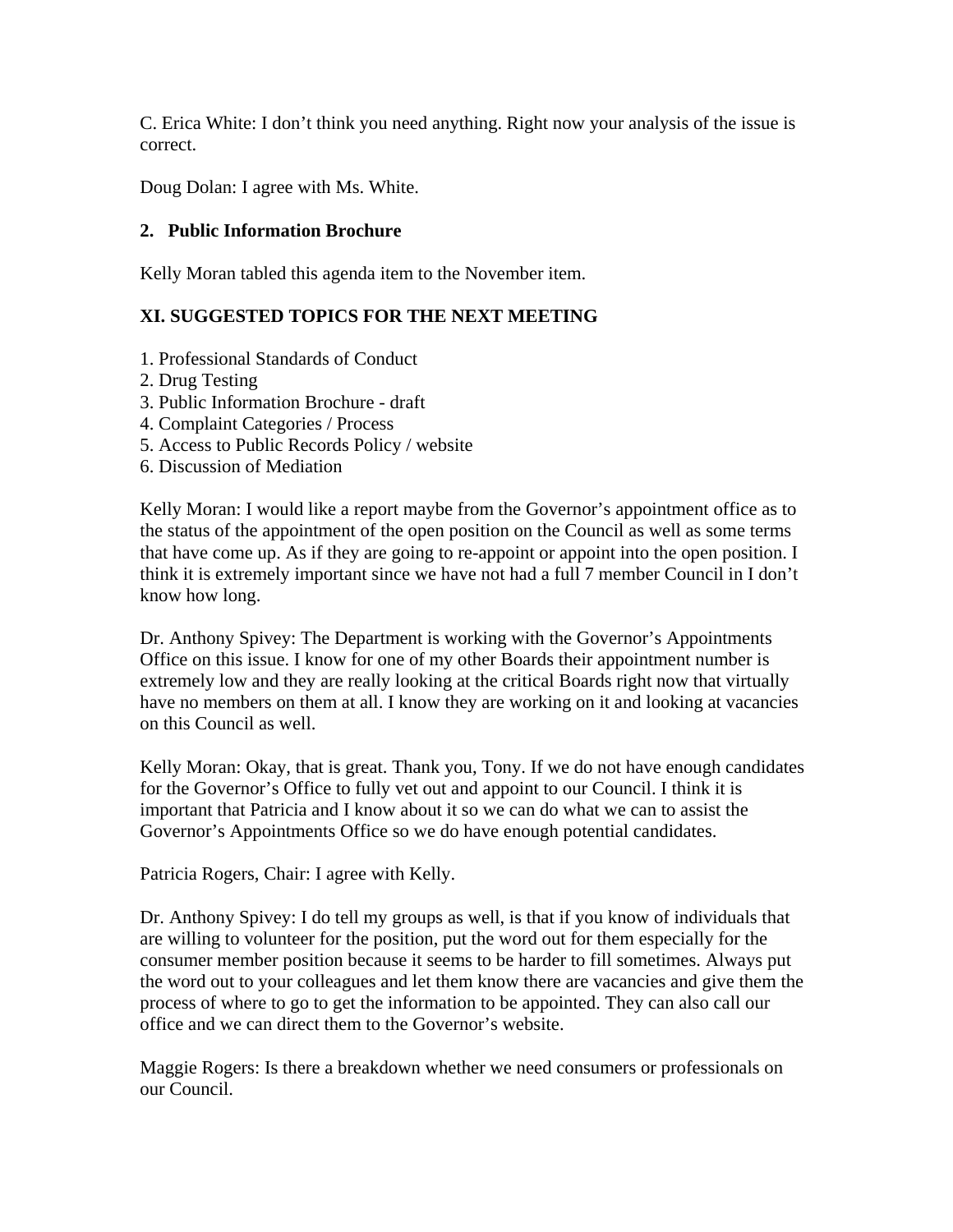Patricia Rogers, Chair: There are 3 (three) seats up for reappointment and there is 1 (one) CAM vacancy. We need 2 (two) CAM's, I am up for reappointment and I have reapplied. You and Terrance, your seats are up for re-appointment. I don't know if you have re-applied. And there is a CAM vacancy. We do need another CAM and it would be good to have all 7 (seven) seats filled. I think we do also need to look at the fact we have no one from the Panhandle on the Council. The Panhandle is very different then the rest of the State. It would be nice to have someone represent the Panhandle. That is something I have kept in mind when talking to different managers. I don't think we have anyone anymore from the Jacksonville area. That is something I have kept in mind as I have talked to managers and people out there.

### **PUBLIC COMMENTS:**

Lisa Whitson: With Florida Community Association Professionals. The information packet that Matt referred too, can you tell me how to do that?

Mary Alford: I will be happy to provide that to you and anyone else who would like to request it. You can email me directly or contact our office. (Information provided)

Maggie Rogers: I would like to make a comment and a compliment about Mary Alford. She is so efficient and kind and we couldn't be more fortunate to have her. So I compliment you, Mary.

Dr. Anthony Spivey: Thank you.

Mary Alford: Thank you, Maggie. I appreciate that very much.

Terrance Brennan: I would agree with that.

Kelly Moran: I second that. Thanks Mary for all that you do.

Patricia Rogers: Thank you, Mary.

Mary Alford: Thank you very much Council members I appreciate that a lot. Thank you.

Dawn Warren: For the agenda I know you were talking about that, we are going to have on there complaint categories. I want to make sure that covers also CAM complaints and violations of 718 and 468.

Mary Alford: I can address that. I am actually putting together the training and power point. I have taken everything since I have been with the Council that you guys have expressed and your concerns about the process and what the Department does. I will include every step, including helpful information that CTMH does for actual community association managers with their outreach training. I will include everything we discussed with the citation, mediation, notice of non-compliance, you will be able see that first hand